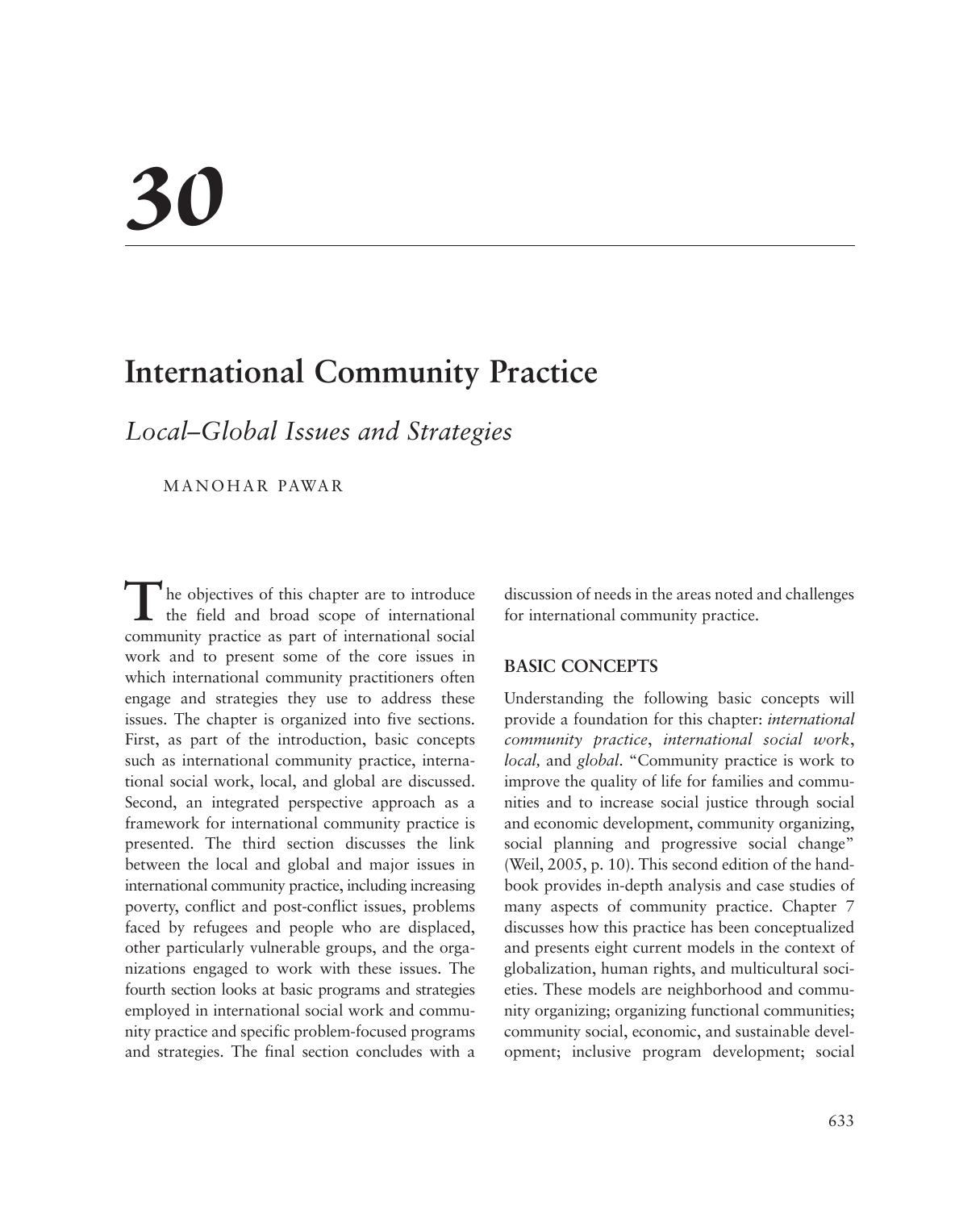planning; coalitions; political and social action; and social movements (see Table 7.1 in Chapter 7 of this volume for a presentation of characteristics of these eight models). Each of these models can be employed in international community practice separately, sequenced, or combined in response to local or global needs and avenues for advancement.

To social work, welfare, human services, and development workers, *international community practice* is essentially community practice carried out in international contexts and/or through the auspices of international social work programs or organizations. International community practice efforts can focus at one or more levels of intervention, ranging from grassroots to global; they may employ one or multiple practice models and a broad range of practice approaches.

However, throughout the international social work literature, the concept is defined and amplified from several perspectives. International social work is a commonly used phrase among social work students and professionals, yet there is no single definition accepted by a majority of people engaged in international social work. Although there are multiple definitions of international social work that emphasize somewhat different aspects of the work (see Ahmadi, 2003; Cox & Pawar, 2006; Healy, 2001; Hokenstad, Khinduka, & Midgley, 1992; Hugman, 2010; Johnson, 1996; Lyons, 1999; Lyons, Manion, & Carlsen, 2006; Pawar, 1998; Payne & Askeland, 2008; Xu, 2007), it is useful to compare two relatively recent definitions provided in international social work texts (Cox & Pawar, 2006; Healy, 2008) as they seem to capture the contexts of both the Global North and the Global South and account for contemporary developments. Healy (2008) defines international social work as

international professional practice and the capacity for international action by the social work profession and its members. International action has four dimensions: (1) internationally related domestic practice and advocacy, (2) professional exchange, (3) international practice, and (4) international policy development and advocacy. (p. 7)

Cox and Pawar (2006) define it as follows:

International social work is the promotion of social work education and practice globally and locally, with the purpose of building a truly integrated international profession that reflects social work's capacity to respond appropriately and effectively, in education and practice terms, to the various global challenges that are having a significant impact on the well-being of large sections of the world's population. (p. 20)

Although the two definitions are complementary, Healy's definition emphasizes professional practice in the international context and the social work profession's and social workers' capacity for international action in four areas. These dimensions can be seen as somewhat restrictive or limited because of their very specificity.

One of the interesting aspects of Healy's (2008) definition is that to practice international social work, one need not go to another country, as some aspects of international social work practice, such as international labor migrants, human trafficking, refugee resettlement, and international adoption, can be undertaken domestically. That is, the human problems encompassed in international social work may originate in one nation or set of nations, and through the movement of people or groups the social issues translate or transmigrate across regions or even continents. For example, part of the increase of multicultural societies throughout the world is related to the movement of refugees and displaced persons. Currently, given the impact of globalization, social workers in any setting are likely to be challenged by international/multinational aspects of practice and need to be prepared to work with more multicultural populations and emerging social issues.

On the other hand, Cox and Pawar's (2006) conception of international social work focuses more on social work education and practice at both global and local levels so as to build the social work profession and its capacity internationally in such a way that it is able to address both global and local challenges concerning the well-being of the whole population.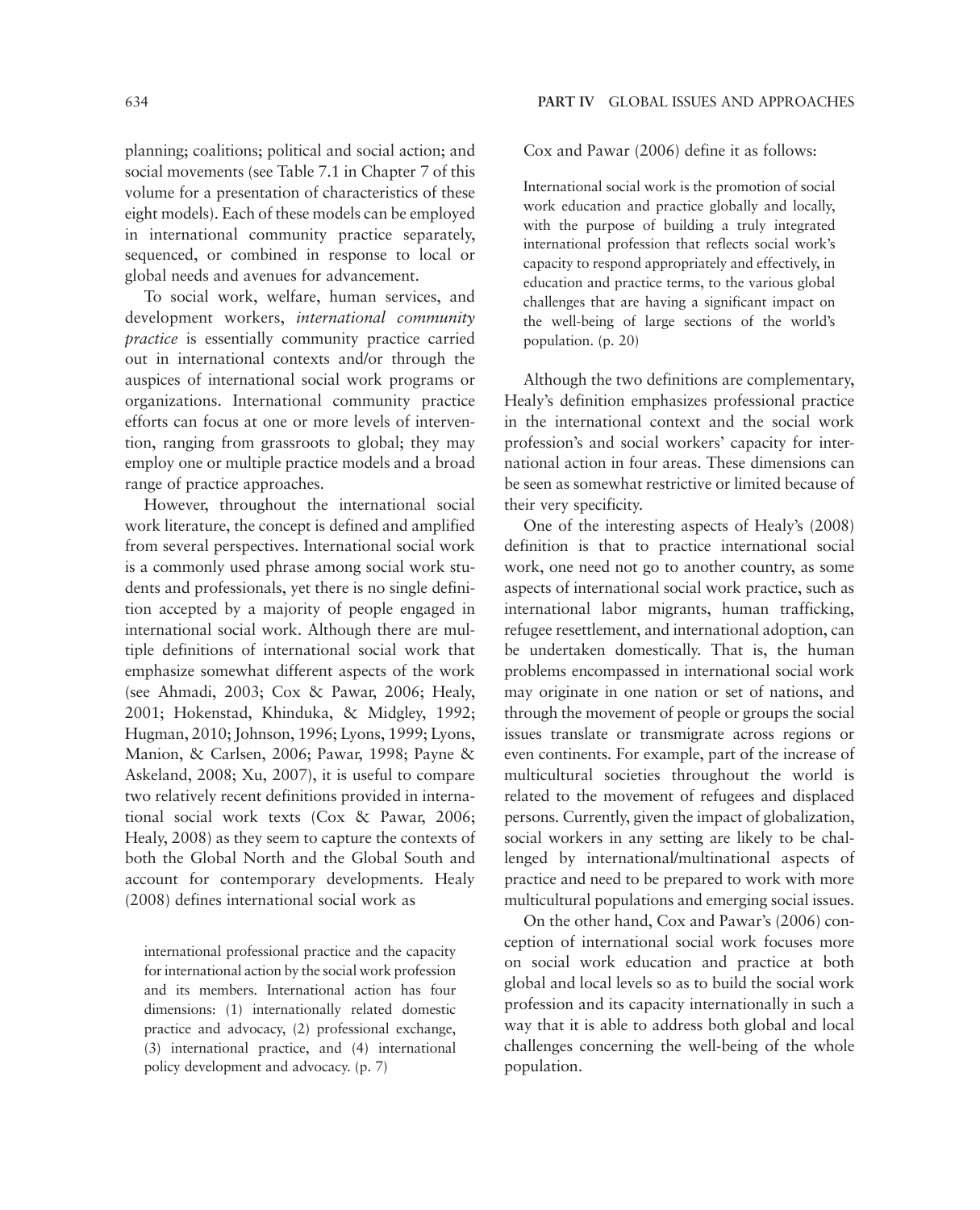In further analyzing dimensions of international practice, Hugman (2010, pp. 18–20) has delineated five core elements in international social work:

- 1. The practice of social work in a country other than the home country of the social worker
- 2. Working with individuals, families, and communities whose origins are in a country other than that where the social worker is practicing
- 3. Working with international organizations
- 4. Collaborations between countries in which social workers exchange ideas or work together on projects that cross national borders
- 5. Practices that address locally issues that originate in globalized social systems

Although these five elements may be implicit in the above definitions, Hugman's (2010) delineation expands the understanding of international social work. Major aspects of international social work are carried out through community practice approaches. Given the prevalence of community practice strategies in international social work, in this chapter, we suggest that the terms *international community practice* and *international social work* can be used nearly interchangeably.

Since the terms *local* and *global* are often employed in international community practice, it is important to clarify their meanings. The term *local* as in "local community practice" has multiple connotations given the range of potential interventions, and the term *community* has been used in different contexts for different purposes (Pawar, 2010a). Seeking to clarify these connotations, Uphoff (1986, p. 11) described *local* as signifying any or all of the following: locality (a set of interrelated communities), community (a relatively self-contained socioeconomic– residential unit), or group (a self-identified set of persons with a common interest). In general terms, local-level community practice is a developmental activity generated and carried out in specific communities. The philosophical base of local-level community practice is that local people, through their community structures, are enabled to assume responsibility for their own development (Pawar & Cox, 2010; see also Chapter 33 in this volume).

According to Healy (2008), *global* means pertaining to or involving the whole world, whereas *international* refers to interactions between or among two or more nations. While discussing the concept of *international social work*, Hugman (2010) specifies "that 'global' (as in the context of 'globalization,' for example) is a particular aspect of 'international' in relation to social work, implying some degree of integration across the world as a whole" (p. 13). It is useful to note that most of the above definitions have been developed in Northern contexts and are likely to reflect Northern concerns; it will be interesting as the literature further develops to see whether writers from the Global South concur or develop alternative definitions of these basic terms (Pawar, 2010b).

With these basic concepts in mind, we can give deeper consideration to major factors related to international community practice, including conceptual frameworks, value orientations, and applicability to both local and global contexts. Each of these factors is important for international practice. Frameworks need bases in theory and experience, and to be comprehensive in their focus. Value orientations need to be examined for their applicability across cultures; by definition, international community practice approaches need to be grounded in and sensitive to the interrelation between local and global contexts. In efforts to move the field of international practice forward, we (Cox & Pawar, 2006) have drawn from practice experience and wide review of the literature and research to construct a comprehensive framework that integrates perspectives to assist in understanding, analysis, and work in international community practice.

# **AN INTEGRATED PERSPECTIVES APPROACH TO INTERNATIONAL COMMUNITY PRACTICE**

In *International Social Work: Issues, Strategies, and Programs*, Cox and Pawar (2006) conceptualize an integrated perspectives approach combining human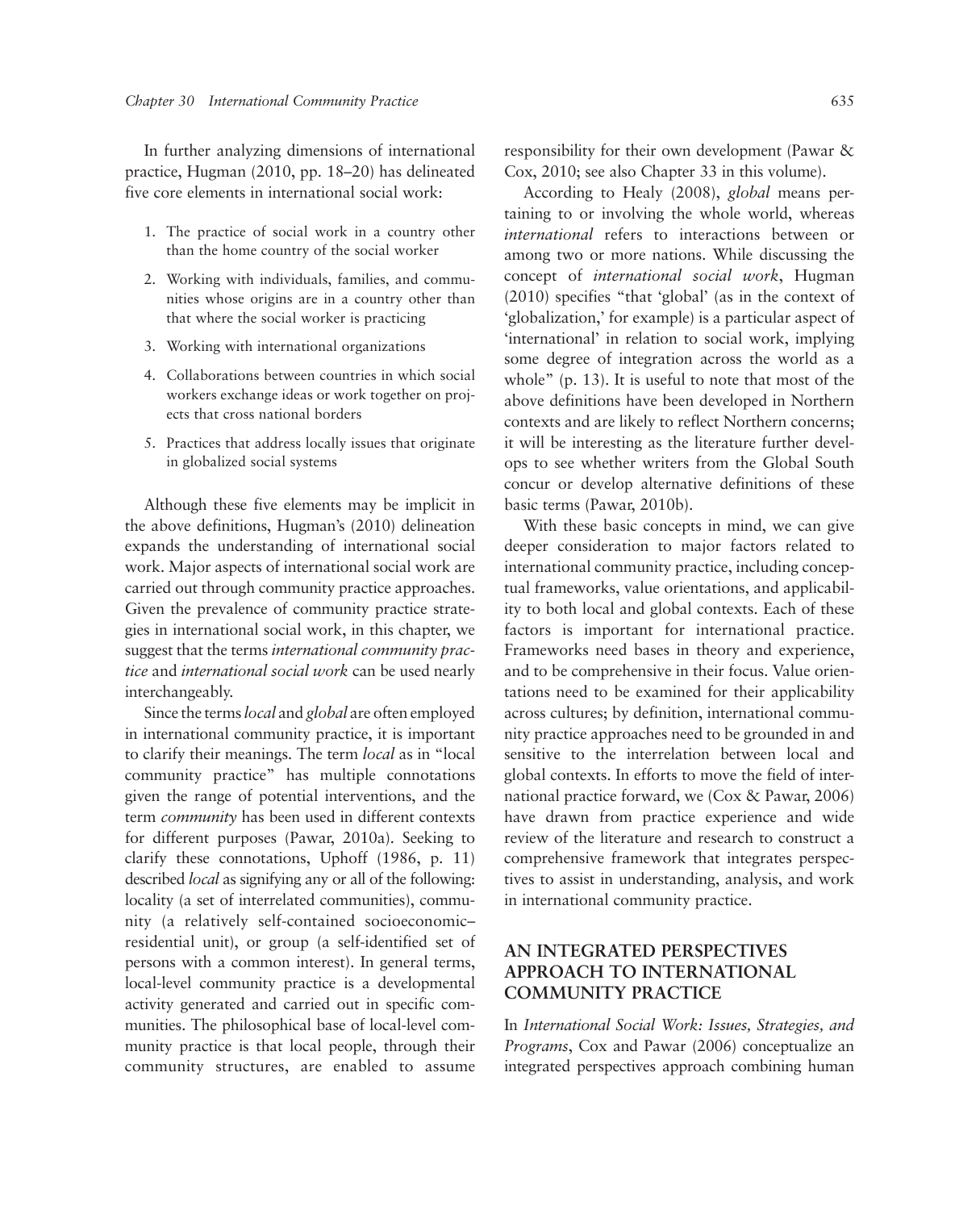rights, ecological, global, and social development theory and knowledge. This integrated approach, we believe, is particularly appropriate for context and action in international community practice, as it incorporates a global perspective, an ecological perspective, a human rights perspective, and a social development perspective—all of which are central to current community practice (see Figure 30.1). Knowledge of these perspectives and awareness of the synergy produced through their integration will help international community practitioners effectively work with both local and global communities, critique and assess the impact of their own actions, and recognize both linkages and disconnections between the local and global practice and policy efforts. For workers engaged at either the local or global level, practice can be strengthened by visualizing the impact and consequences of their actions/ inactions at the other level. In addition, the integration of these perspectives is congruent with the values and principles of social work as indicated in social work's codes of ethics (see also Chapter 4 in this volume). In the following discussion, we present each of these perspectives and their integration in practice.

### **Global Perspective**

*Global* pertains to the whole world. The global perspective establishes the boundaries of the approach and highlights the essential unity of the earth and its interconnectedness. It includes everybody and everything without overlooking some opposing dimensions and their common derivatives. The global perspective consists of six dimensions, beginning with unity, which refers to one world united, as all human beings derive from the same origins, inhabit the same planet, and exhibit the same basic needs (Cox & Pawar, 2006). Since they are united, they are interconnected, and since they are interconnected, people and their earth are affected by happenings in other parts of the world. Diversity is the second dimension. It recognizes that the united and connected world is diverse in terms of people, culture, geography, resources, political arrangements, economic conditions, and social systems.

**Figure 30.1** An Integrated Perspectives Approach for International Social Work/Community Practice



*Source:* Adapted from Cox and Pawar (2006, p. 26).

The two divergent dimensions, unity and diversity, then converge within the third dimension: interdependence. We hold that the interaction of diversity and unity enables people to learn and benefit from the experiences and advances of others (Cox & Pawar, 2006). Interdependence represents all of us identifying our commonalities while drawing on the benefits of our diversity as we strive to identify and achieve mutually beneficial goals.

The fourth and fifth dimensions of the global perspective are globalization and localization, respectively. Both refer to a range of processes political, economic, social, cultural, institutional, and technological—that occur in different ways at both levels. Globalization and localization processes need not be antithetical, though at times global processes hold dominance over local. Globalization and localization dimensions are connected by the last dimension of this perspective: world citizenship, which implies equality in individual and human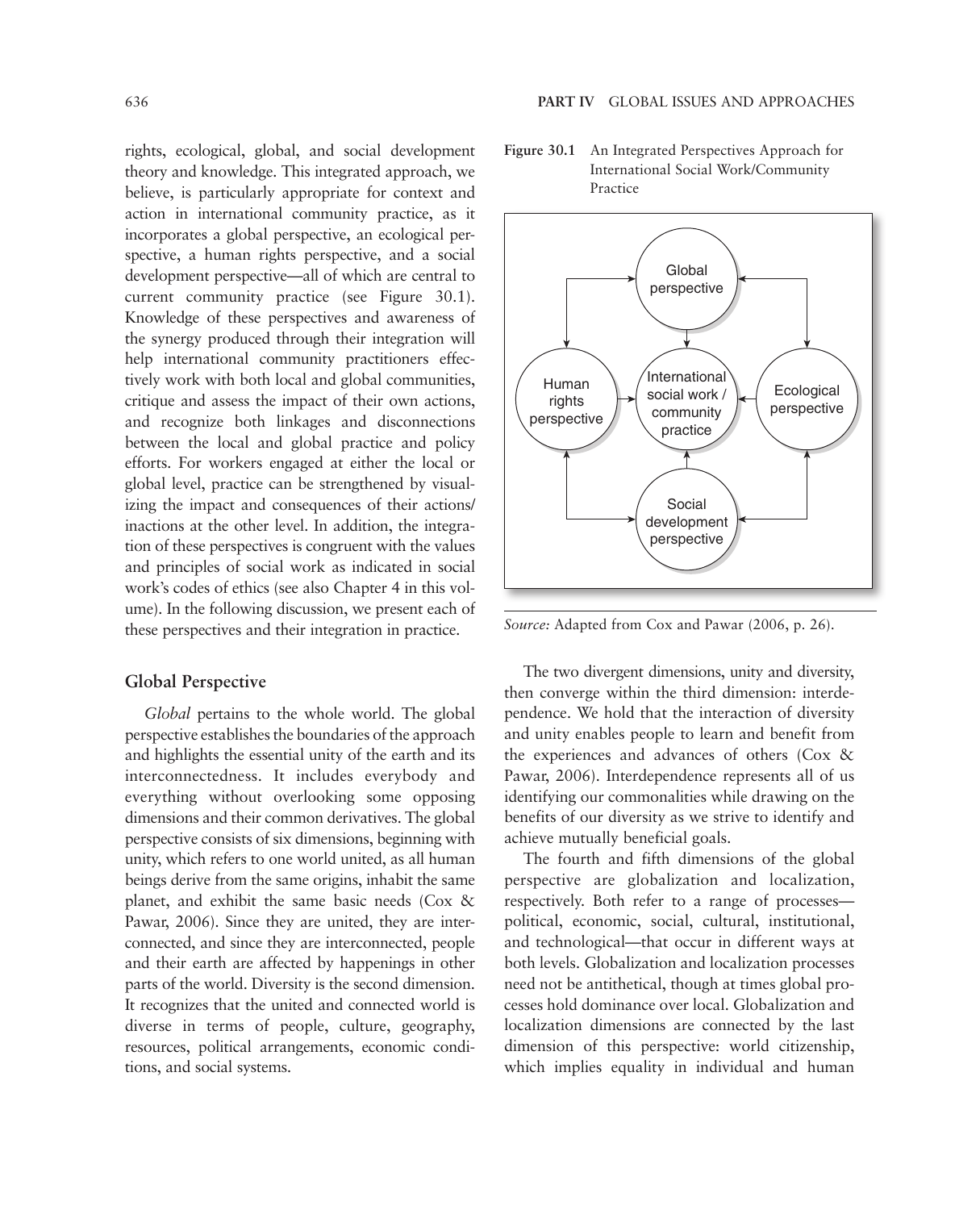rights, free and universal political participation, state responsibility to ensure adequate standards of human welfare (U.N. Research Institute for Social Development, 1995, pp. ii–12), and belongingness at both local and global levels.

#### **The Human Rights Perspective**

This perspective provides the values and rights basis for international community practice. It is conceptualized in terms of four dimensions, the first of which consists of the values and principles on which human rights are based. These values and principles emanate from our shared humanness (Donnelly, 1993, p. 19). Human rights are based on nine philosophical values: life, freedom and liberty, equality and nondiscrimination, comprehensive justice, solidarity, social responsibility, evolution, peace and nonviolence, and relationships between humankind and nature (U.N. Centre for Human Rights, 1992, pp. 13–19).

The idea of human rights has evolved over centuries and has been classified by European scholars in terms of three generations: first, civil and political rights; second, economic, social, and cultural rights; and third generation rights specified as collective rights, including rights to peace, development, and a clean environment protected from destruction (Ife, 2001; Laqueur & Rubin, 1990; U.N. Centre for Human Rights, 1992). Ife (2001) provides a matrix of human rights in Chapter 4 of this volume that expands beyond the earlier European formulations.

The third dimension of the human rights perspective is the universality of human rights, though this is controversial. Undoubtedly, human rights are universal due to their value base, but some questions arise as to their universal applicability, due to diverse cultural and political contexts. Despite controversy, however, there is merit in treating human rights as universal since they aim to uphold every human being with dignity and worth, and since any cultural practices that oppose such essential values cannot be humanely justified. The final dimension of this perspective is that human rights guide our living and behavior. Cox and Pawar (2006) note that, in very basic terms, conceptions of human rights set out both how people should treat one another (as individuals, groups, or collectives) and how they should relate to nature. For important discussions on human rights as a guide to development generally, see U.N. Development Programme (UNDP, 2000) and Uvin (2004).

#### **The Ecological Perspective**

This perspective focuses on the natural environment, without which we cannot survive. It has been delineated through four dimensions, with the first dimension specified as holism and unity, expressing the assumption that humankind and nature are inherently interconnected, with a oneness or unity between them. In contrast, the second dimension focuses on the diversity of the natural environment in terms of flora and fauna, and stresses the importance of maintaining biodiversity. The third dimension focuses on maintaining equilibrium within the context of unity and diversity. In many respects, nature balances itself, although such natural balancing is often disturbed by human interference. Thus, the fourth dimension focuses on sustainability; the dangers of exhausting land, water, vegetation and species, mineral, and other stocks are very real in many parts of the globe, and only an active concern with sustainability will result in the careful management of all natural resources (see Chapter 9). A major body of research documenting climate change and mitigation and adaptation strategies is relevant and documented in the Intergovernmental Panel on Climate Change Assessment Reports (see Allison et al., 2009).

#### **The Social Development Perspective**

This perspective flows from the logic of a peoplecentered approach to development. Social development signifies the development of society as a whole, in all its complexity and with all its dimensions (Midgley, 1995; Midgley & Conley, 2010). Four dimensions are combined in this perspective, as social development is value based, proactive in intervention, multidimensional, and multileveled.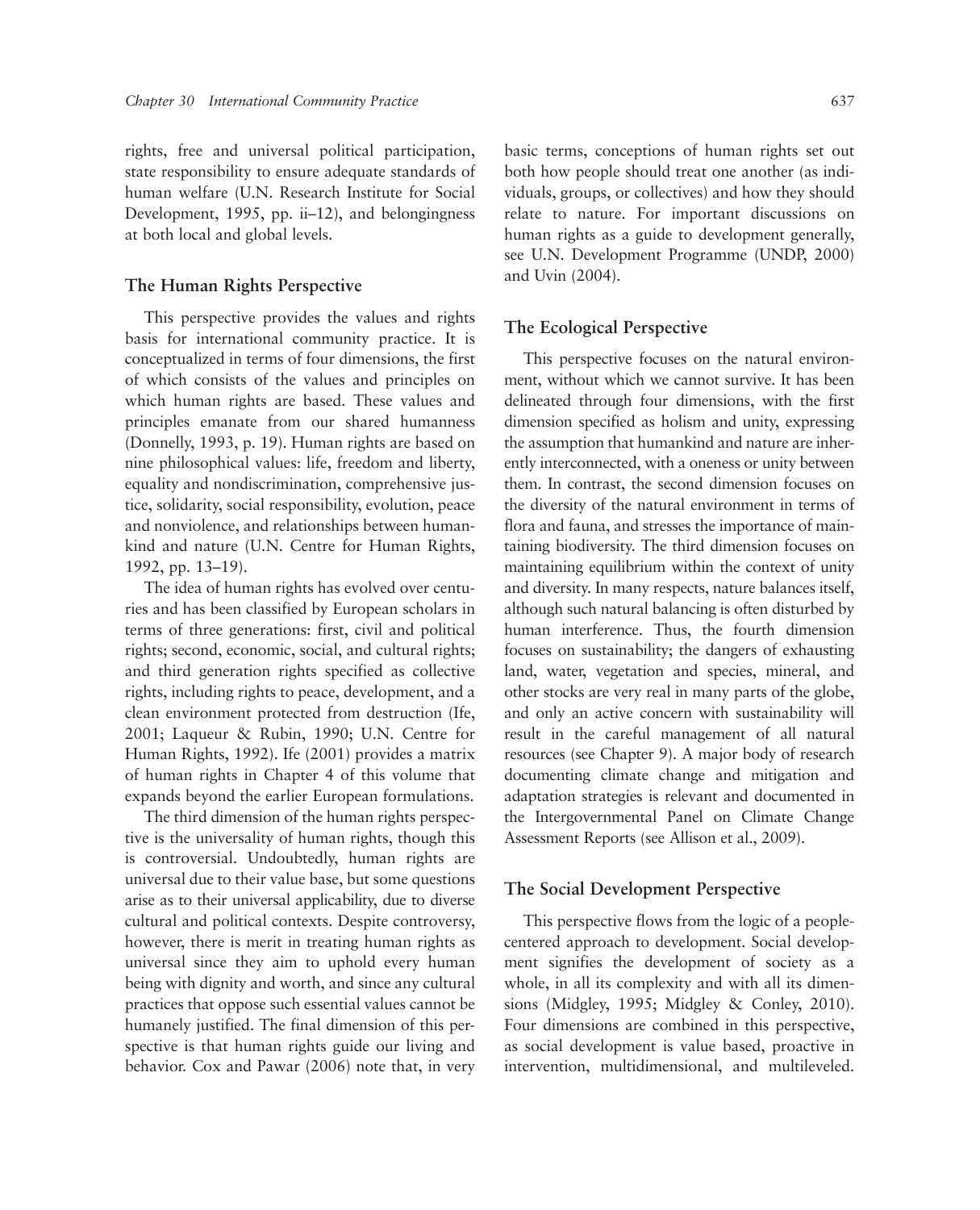The value base of social development stems from the people-centred goal embodied in the term *human development*, which is at the heart of social development (see Chapter 8 in this volume). The UNDP (1993) maintains that development should be "of the people, by the people and for the people" (p. 3). In another example, Todaro and Smith (2003) suggest three core values: "1. sustenance—the ability to meet basic needs; 2. self-esteem—to be a person; and 3. freedom from servitude—to be able to choose" (pp. 21–22).

Proactive intervention connotes a developmental approach and intervention that seeks to enhance the well-being of some or all sections of the population. Multidimensionality is understood in terms of various sectors—economic, social, political, cultural, legal, and ecological aspects of a society's life—and of social structures, social relations, social processes, and social values. This concept indicates that practitioners in social development need to think in broad multidimensional and societal terms, regardless of where their specific actions are being directed at any point in time. The final dimension suggests that social development needs to be implemented at multiple levels in terms of the local, regional, national or state, and global levels, and in terms of the individual, family, and community sectors, the civil society sector, the corporate sector, and the institutional sector of a state or nation.

Figure 30.2 illustrates the respective dimensions of the integrated perspectives approach and depicts how these perspectives are mutually connected, reinforce, and complement each other, and how they comprehensively contribute to international social work/community practice, in terms of analyses of issues and action. Any of the perspectives alone would constitute an insufficient guide to international social work/community practice. In essence,

- the global perspective represents the overall context,
- the human rights perspective the value base,
- the ecological perspective the essential link between humanity and nature, and
- the social development perspective the overall guide to action or sense of direction underpinning action.

For international community practice, the integrated perspectives approach can be employed as

- a tool for analysis of aspects of practice in multiple approaches,
- an approach to determining causation and consequences of past events,
- a model for identifying possible responses and their consequences, and
- an overview of the actual intervention process.

# **THE LOCAL–GLOBAL CONTEXT OF INTERNATIONAL COMMUNITY PRACTICE**

This section briefly introduces the global social problems context and the complex organizational context of practice that every international community practitioner needs to understand. What are global social problems? The list is long and will vary depending on specific interests and perceptions. It includes poverty; unemployment; the plight of children, women, and the growing number of elderly; conflict and war and their consequences; natural disasters and ecological degradation; refugees; displacement and the forced migration of people; a range of health concerns; and so on. For this chapter, we will examine a few central issues: poverty, conflict and post-conflict situations, refugees and other displaced people, and vulnerable population groups. While gaining familiarity with these problem areas, international community practitioners need to consider the contexts of problems and appropriate courses of action, strategies, and needed policies to promote effective work in specified areas.

### **Neglect of Local-Level Development**

To gain a better understanding of global problems, international community practitioners should consider local problems and local context, as most global problems appear to emanate from local contexts. From this perspective, a major global problem is the neglect of the local development of villages, communities, and rural and remote areas in most parts of the world (Pawar & Cox, 2010). Residents of these areas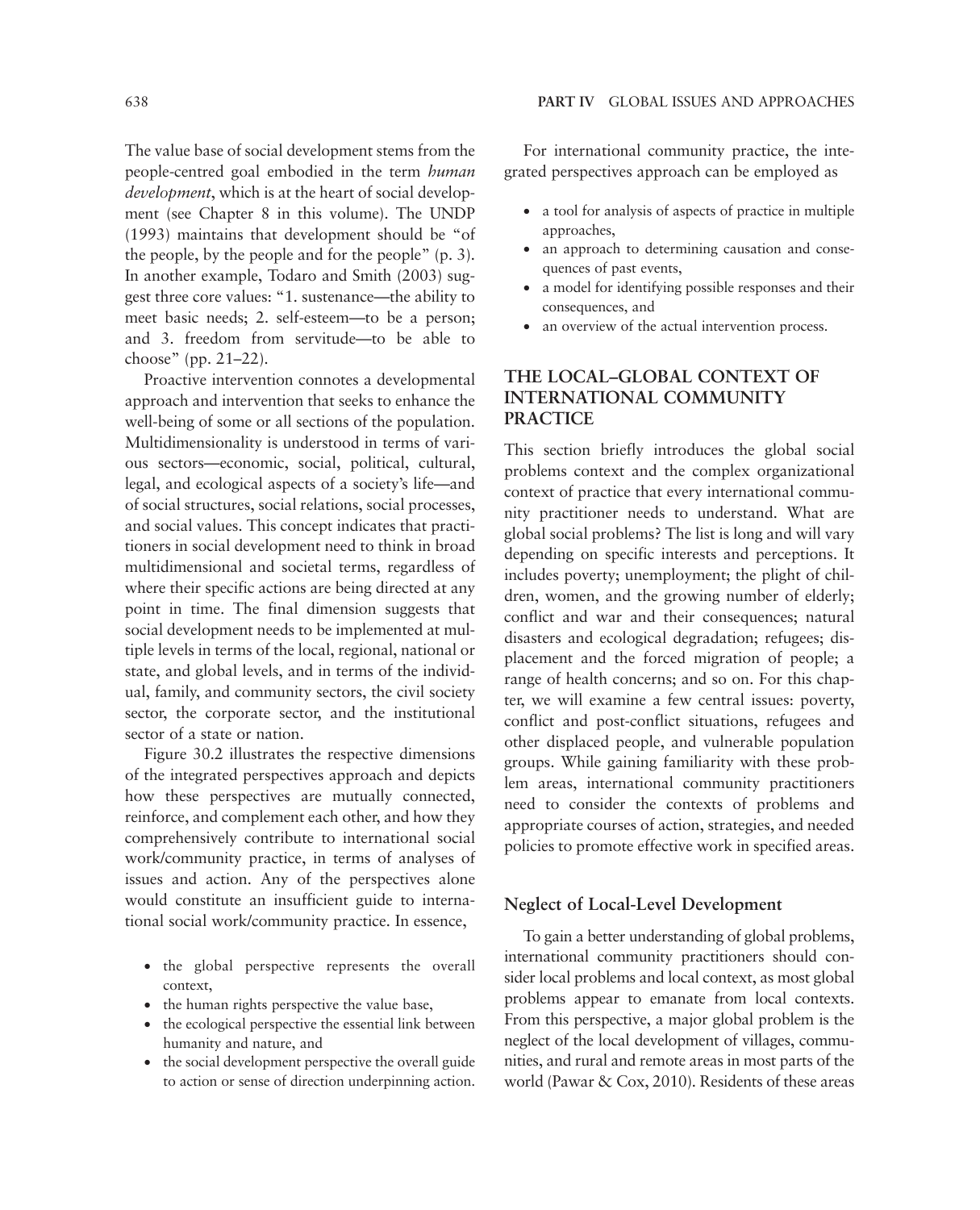

**Figure 30.2** Dimensions of the Integrated Perspectives Approach for International Social Work/Community Practice

*Source:* Adapted from Cox and Pawar (2006, p. 38).

often face extreme poverty and experience difficulty in meeting basic needs. According to the United Nations, national development plans and programs often bypass isolated areas, particularly in the 48 least-developed countries. Of these, 33 are in Africa, 14 are in Asia and the Pacific, and 1 is in Latin America (U.N. High Representative for the Least Developed Countries, Landlocked Developing Countries and Small Island Developing States [UN-OHRLLS], 2011). For example, least-developed countries in Africa include Burundi, Congo, Ethiopia, Rwanda, Somalia, and Sudan, and those in Asia and the Pacific include Afghanistan, Bangladesh, Myanmar, Nepal, and Yemen (view the full list at http://www.unohrlls.org/en/ldc/25/).

By analyzing social indicators, including life expectancy, literacy, education, and standard of living, the UNDP's Human Development Index shows that 42 countries have low human development ratings (UNDP, 2010), many of which are among the least-developed countries. Reflection on local problems in these countries and their relation to global problems emphasizes why community practice needs to be initiated at both local and global levels. Most of the least-developed countries are characterized by a persistently high level of poverty, a large ruralbased population, an economy heavily dependent on agriculture, and the lack of capacities required for economic growth. These problems are frequently compounded by poor infrastructure; vulnerability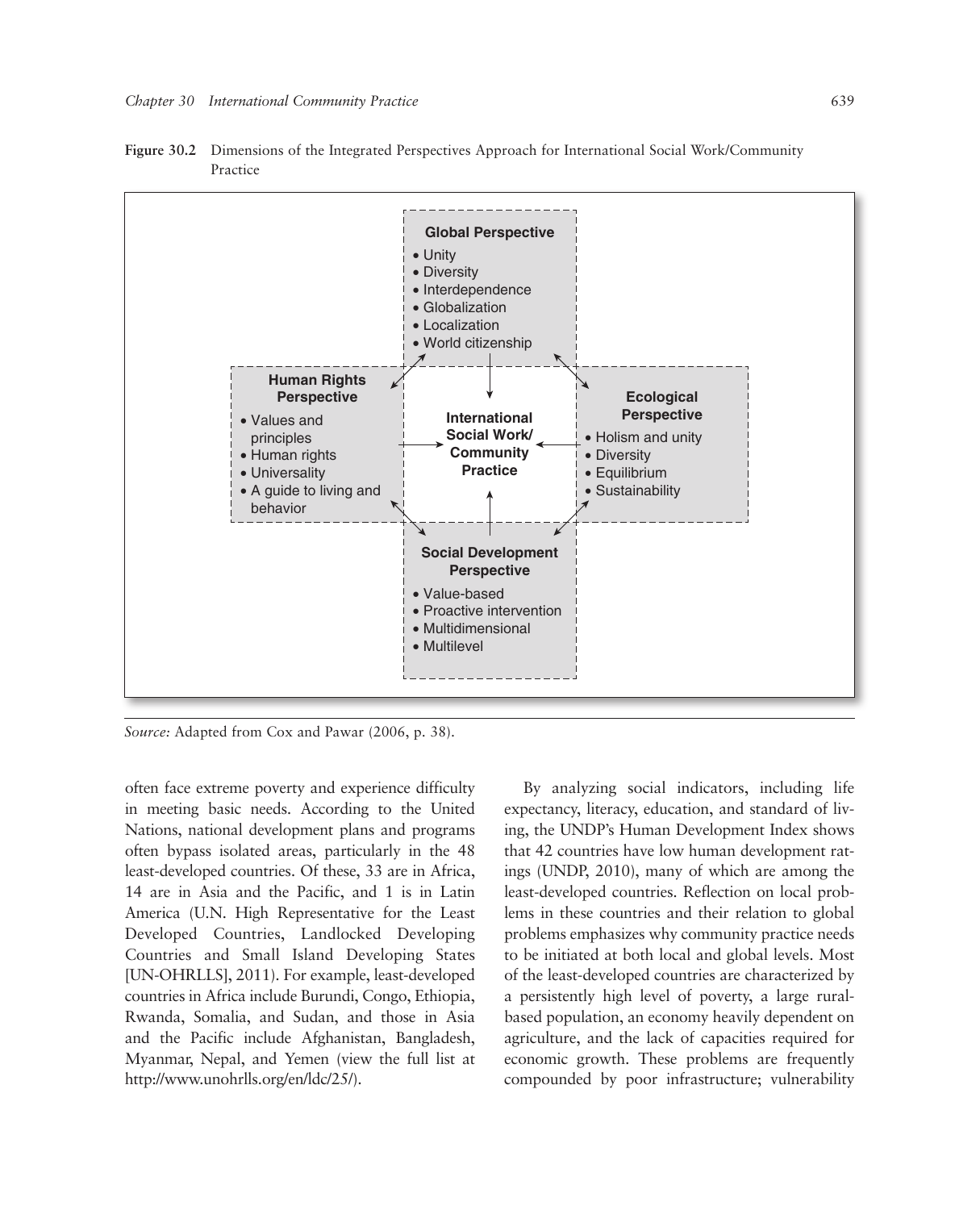and acute susceptibility to external economic shocks, natural and man-made disasters, and communicable diseases; a high level of undernourishment; and a significant resources gap (Food and Agricultural Organization of the United Nations [FAO], 2003; UNDP, 2005; UN-OHRLLS, 2011). The overall neglect of local development and the related persistence of poverty is the major global problem today; other problems are connected to this neglect. Therefore, international community practice needs to focus at the local level.

#### **Poverty**

Undoubtedly, poverty is the No. 1 global problem today (Hulme, 2010). In the midst of some nations' affluence and abundant resources, more than a billion people survive in extreme poverty (Collier, 2011). Reducing poverty has been on the international agenda for many decades, but in qualitative terms little has been achieved. The FAO estimates that in 2008 the number of undernourished people was as high as 915 million—and exceeded 1 billion in 2009. Worldwide, about 25% of infants and children are underweight due to a lack of quality food (U.N. Department of Economic and Social Affairs [UNDESA], 2010).

Except for a few countries (primarily in East Asia) poverty levels have declined very little and very slowly by any measures, with the gap between the rich and poor widening. The slowing of poverty reduction has also been attributed to neglect of agriculture in the Asia-Pacific region (U.N. Economic and Social Commission for Asia and the Pacific [ESCAP], 2008). *The Millennium Development Goals Report* (UNDESA, 2010) states that "an estimated 1.4 billion people were still living in extreme poverty in 2005" (p. 4). Moreover, the effects of the global financial crisis are likely to persist, with poverty rates slightly higher in 2015, and even beyond to 2020, than they would have been had the world economy grown steadily at its precrisis pace (UNDESA, 2010).

More than half the people in sub-Saharan Africa and about two fifths of people in Southern Asia live on less than \$1.25 per day. An analysis using the Multidimensional Poverty Index shows that about 1.7 billion people from 104 countries—representing a third of their entire population—live in multidimensional poverty. The analysis further shows that half the world's poor live in South Asia (51%, or 844 million people) and one quarter in Africa (28%, or 458 million). Despite economic growth, there are more poor people in eight Indian states alone (421 million in Bihar, Chhattisgarh, Jharkhand, Madhya Pradesh, Orissa, Rajasthan, Uttar Pradesh, and West Bengal) than in the 26 poorest African countries combined (410 million). Niger has the greatest intensity and incidence of poverty, with 93% of the population classified as poor. Nairobi has the same level of poverty as the Dominican Republic, whereas Kenya's rural northeast is poorer than Niger (UNDP, 2010). This suggests that rural poverty remains stubbornly high and that funds, along with governmental and nongovernmental organisation (NGO) investments, are needed to promote global and local programs and strategies to reduce poverty.

#### **Conflict and Post-Conflict Rebuilding**

Conflict and violence inevitably cause loss of life, hamper development, and devastate civic institutions and societies. These destructive forces consume scarce resources and divert developmental resources to defensive and offensive activities. Global poverty and extreme deprivation are antithetical to peace—as Mahatma Gandhi once said, poverty is a form of violence. Conflicts are broadly classified into interstate and intrastate, which may include civil war, communal clashes, intergroup fighting, political violence (organized armed violence by the state against civilians), and terrorism (Hazen, 2008). From 2000 to 2009, only 3 of the total 30 major armed conflicts were interstate, though many armed conflicts are international to some extent due to their engagement in international trade in drugs, diamonds, and coltan (Bray, 2005). The BBC News (2011) website reports that every minute two people are killed around the world in conflicts. In 2009, 17 major armed conflicts were active in 16 locations around the world. These included four countries in Africa (Rwanda, Somalia,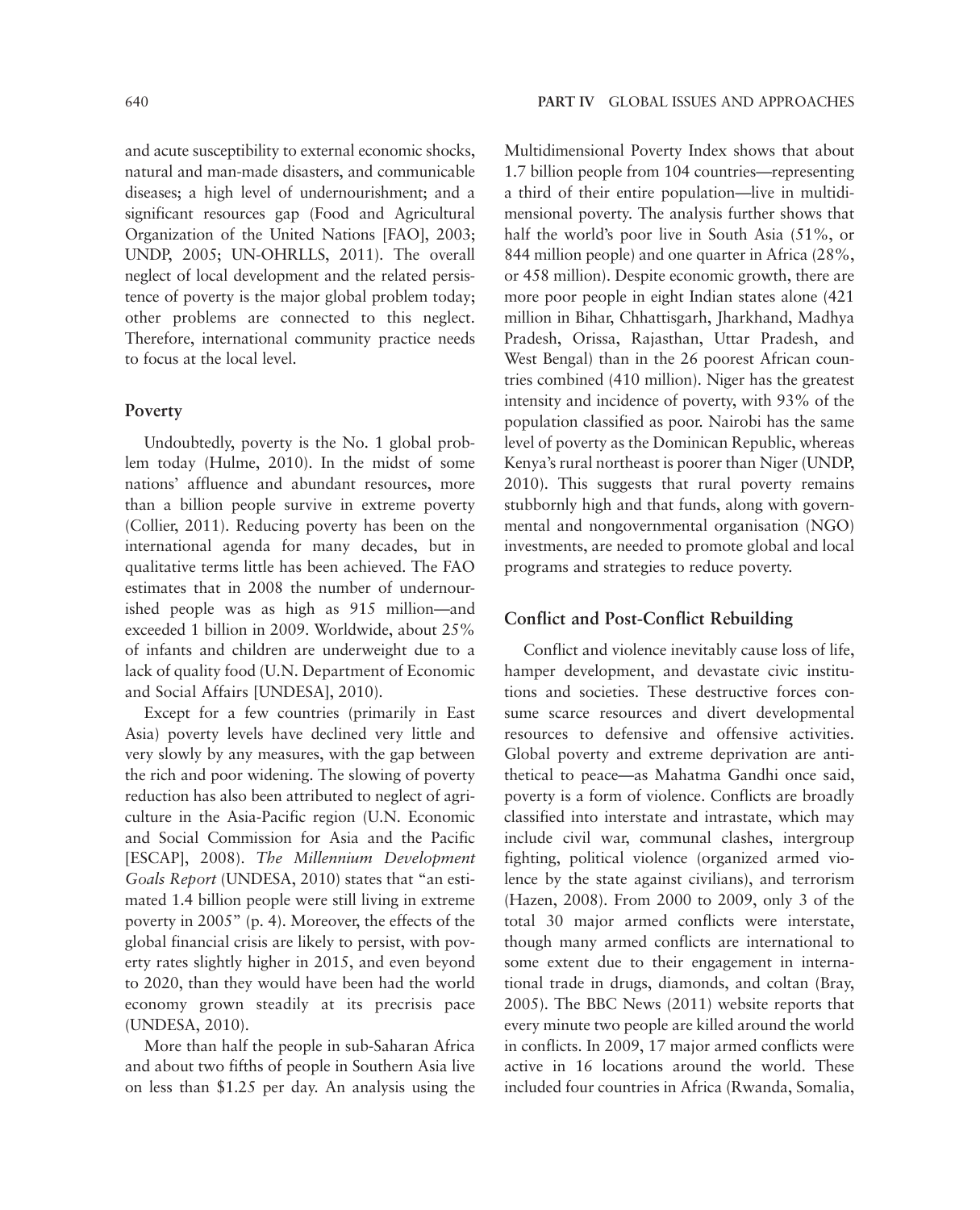Sudan, and Uganda), two in the Americas (Colombia and Peru, while the United States was involved in two wars outside its territory), seven in Asia (Afghanistan, India, Myanmar, Pakistan, Philippines, Mindanao, and Sri Lanka), and three in the Middle East (Iraq, Israel, and Turkey) (Harbon & Wallensteen, 2010). In addition, the BBC list includes Chechnya, Democratic Republic of the Congo, Georgia, Laos, Nagarno Karabakh, and Nepal. Further conflicts in Libya and Syria in 2011 may also be added to the list.

While the historical context and causes of conflict and violence differ from one country to another, some common denominators for conflicts are claims and counterclaims over disputed territories; political and government control issues; political rights; extreme suppression by ruling elites; discriminatory policies and practices against minority racial, ethnic, and religious groups; corrupt governments (Hazen, 2008); and an unwillingness to share power and see the growth and development of traditionally disadvantaged groups (Pawar, 2010a).

Post-conflict conditions call for much rebuilding and reintegration work, and international community practice is crucial for this (Gray & Mitchell, 2007). An evaluation report by the Operations Evaluation Department of the World Bank states:

The explosion of civil conflicts in the post-Cold War world has tested the World Bank's ability to address unprecedented devastation of human and social capital. Since 1980, the volume of Bank lending to post-conflict countries has increased over 800 per cent, to US \$6.2 billion, and touched every region and economic sector. (Kreimer, Eriksson, Muscat, Arnold, & Scott, 1998)

Alongside post-conflict institutional and infrastructure rebuilding, the rebuilding of personal and family lives, as well as of communities, is equally important.

#### **Refugees and Other Displaced People**

The global problem of refugees and displaced people is partly due to ongoing conflict and poverty in many countries. According to the *U.N. Convention*  *and Protocol Relating to the Status of Refugees* (UNHCR, 1951/1967),

The term refugee shall apply to any person who  $\dots$ , owing to a well-founded fear of being persecuted for reasons of race, religion, nationality, membership of a particular social group or political opinion, is outside the country of his nationality and is unable or, owing to such fear, is unwilling to avail himself of the protection of that country; or who, not having a nationality and being outside the country of his former habitual residence as a result of such events, is unable or, owing to such fear, is unwilling to return to it.

A core problem with this definition is that it excludes internally displaced people. Cox and Pawar (2006) state:

Forced migration includes migration situations where a significant force, political, economic or social in nature, is exerted on people to leave their habitual place of residence, in circumstances often of extreme stress, resulting in departure for a comparatively unknown destination and under conditions of travel and entry that frequently offer little if any security to those migrating. (p. 269)

Displaced people can be either in their own country or another, and they can be asylum seekers or refugees (for details, see Cox & Pawar, 2006, Figure 11.1, p. 271). According to the 2009 global trends report (U.N. High Commissioner for Refugees [UNHCR], 2010b), forcibly displaced people in the world numbered more than 43.3 million—the highest number of people uprooted by conflict and persecution since the mid-1990s. Of these, 15.2 million were refugees. The numbers of internally displaced persons grew by 4% to 27.1 million.

Of the three policy measures—repatriation, local integration, and resettlement in third countries repatriation is given a greater emphasis. However, in 2009, the total number of people repatriated was significantly low (only 251,000), whereas in the past decade around 1 million people per year were repatriated. Ongoing and unresolved conflicts in Afghanistan, Somalia, and Democratic Republic of the Congo, and stagnated situations in Sudan and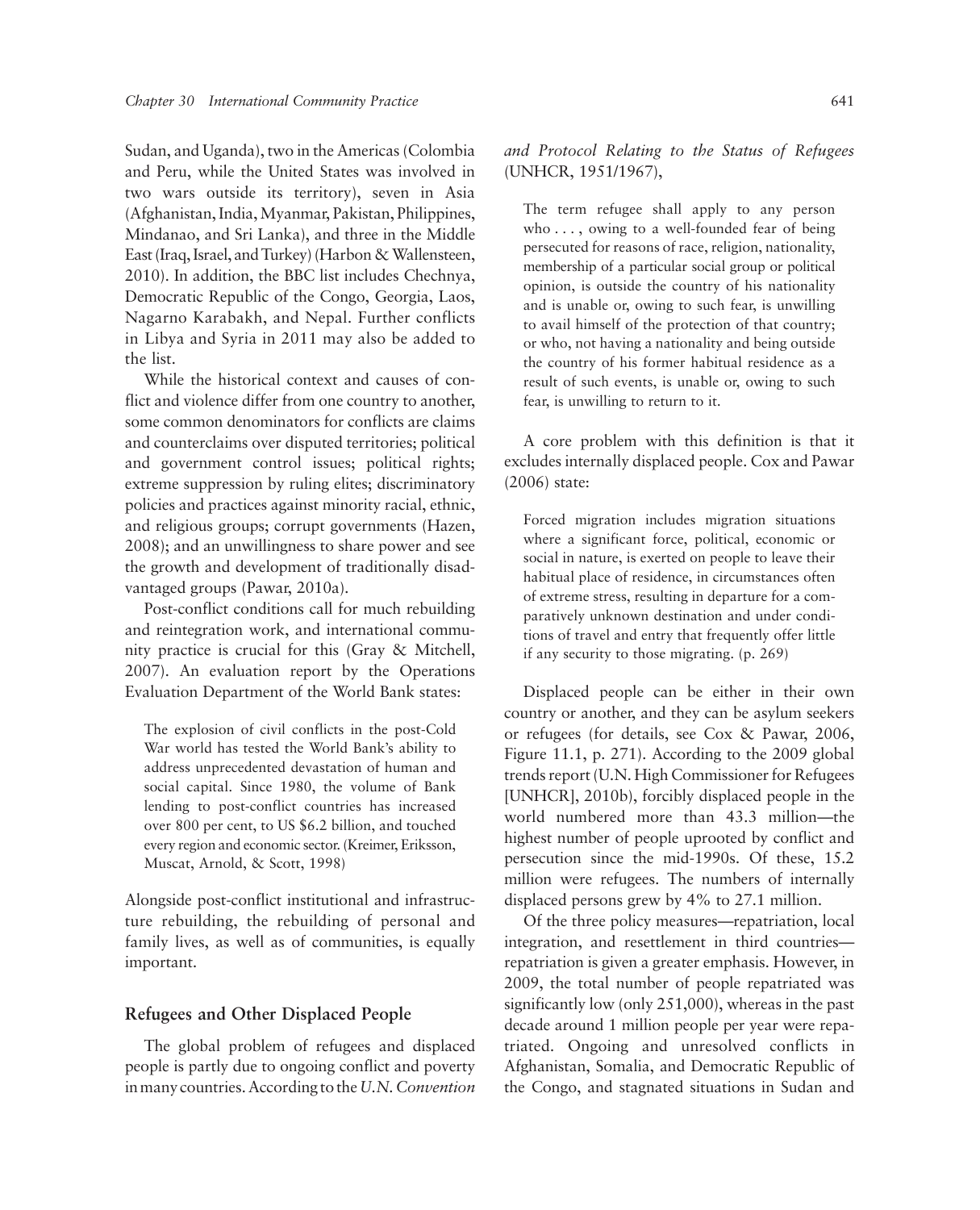Iraq, significantly reduced the chances of repatriation (UNHCR, 2010a). About 5.5 million refugees were in protracted situations and under UNHCR care. About 6.6 million to 12 million people had become stateless. The report also indicated that the number of new individual asylum claims worldwide grew to nearly 1 million, with South Africa receiving more than 222,000 new claims last year, making it the single largest asylum destination in the world. At the end of 2009, 112,400 refugees were admitted for resettlement by 19 countries, including the United States (79,900), Canada (12,500), and Australia (11,100). The main refugee groups resettled in 2009 were from Myanmar (24,800), Iraq (23,000), Bhutan (17,500), and Somalia (5,500). An important new trend is the increasing number of refugees living in cities of the developing world. This trend challenges the common notion that refugees are inundating industrialized developed nations.

In addition to the above displaced population, it is also important to consider people displaced due to national development projects or natural disasters, as well as voluntary migrants caught up in a range of exploitative situations.

### **Specific Vulnerable Populations**

According to the UNDP (1997), "vulnerability has two faces: external exposure to shocks, stress and risk; and internal defencelessness, a lack of means to cope without suffering damaging loss" (p. 12). Often, such populations are also marginalized and include children—street children, child laborers child soldiers, trafficked children, children with AIDS, orphans—indigenous minorities, the mentally ill, the disabled and the elderly, youth, and women. In many situations, they are dependent, exploited, and oppressed to different degrees and in different contexts. These populations are at great risk in terms of health, often have little education, and most often suffer poverty. Their loss of family, friends, and support networks may result in an endangered sense of identity (Cox & Pawar, 2006). Their situation is often intensely precarious in the least-developed countries, conflict and warzone regions, and in natural disasters. These groups form an important part of the global problems context, and their rights, needs, and problems provide ample scope for international community practice at local and global levels.

#### **Organizational Context**

The organizational context of international community practice is complex and includes a range of international government and nongovernment organizations. Cox and Pawar (2006, p. 55) list the main categories of organizations as follows:

- 1. National governments and the agencies they establish for international work (e.g., foreign aid departments, bilateral arrangements, U.S. Agency for International Development, Australian Agency for International Development, U.K. Department for International Development).
- 2. Intergovernmental agencies established by groups of nations, including regional associations (such as the European Union, African Union, Asia Pacific Economic Cooperation, Arab League, and Association of South East Asian Nations).
- 3. The U.N. system established and supported by the great majority of states (U.N. Security Council and its Economic and Social Council; the World Trade Organization and independent institutions—the World Bank and International Monetary Fund). According to its Charter, the United Nations tries to promote
	- a. higher standards of living, full employment, and conditions of economic and social progress and development;
	- b. solutions to international economic, social, health, and related problems, and international cultural and educational cooperation; and
	- c. universal respect for and observance of human rights and fundamental freedoms for all without distinction as to race, sex, language, or religion.

Many U.N. agencies work toward achieving these objectives. These agencies are the UNDP, World Food Programme, World Health Organisation, U.N. Environmental Programme, U.N. Education, Scientific and Cultural Organisation, UNHCR, Human Rights Commission, Commission for Social Development, FAO, U.N. Children's Fund, ESCAP, and the U.N. Centre for Human Settlements.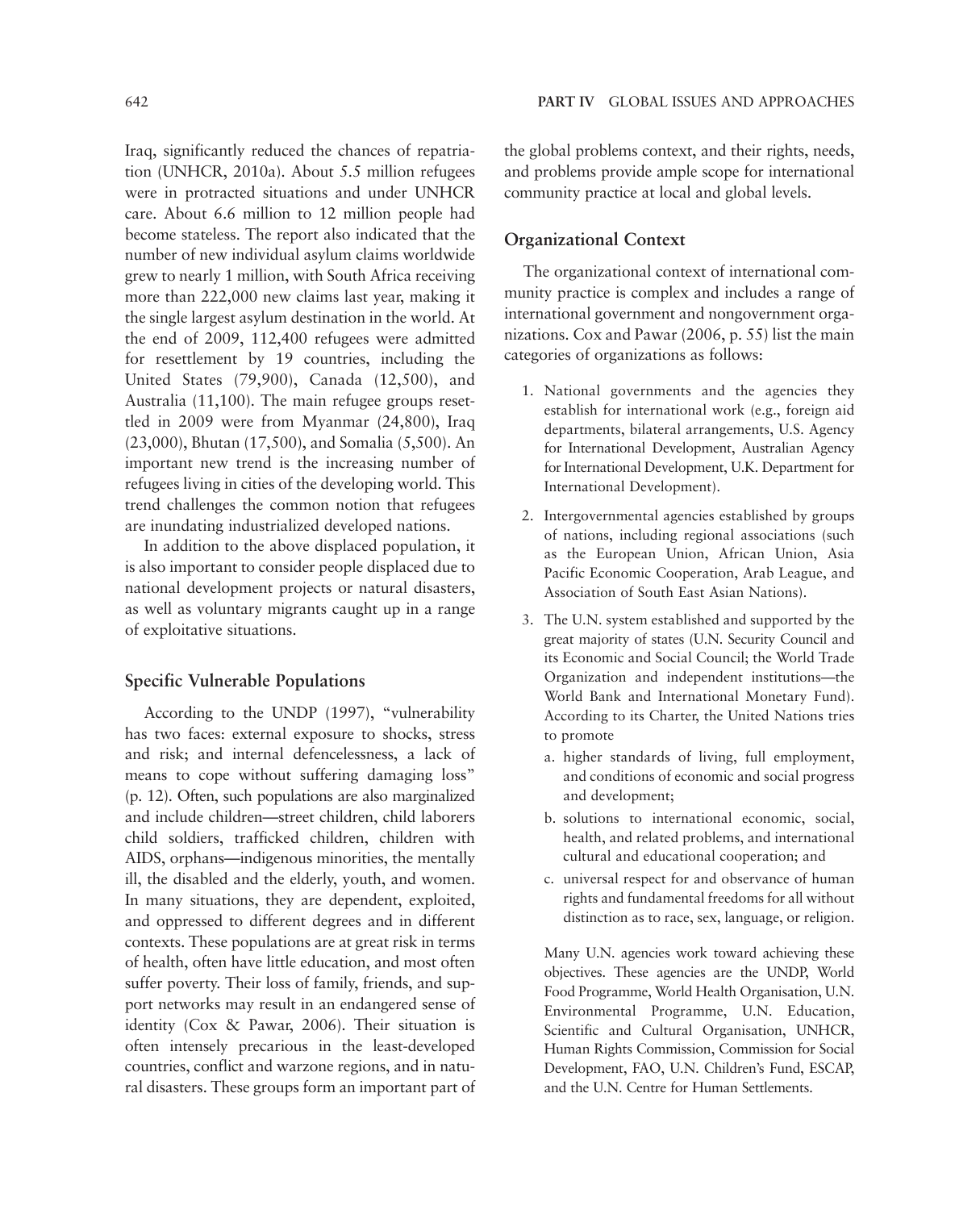- d. Corporations, especially the transnational or multinational ones.
- e. NGOs operating internationally (e.g., Red Cross, Doctors Without Borders, Oxfam, Community Aid Abroad, Action Aid, World Vision).
- f. Other organs of global civil society, such as social movements, labour movements, religious movements, and cultural associations.

In addition, some professional associations have their own international bodies, which also form part of the organization context (in social work, for example, the International Association of Schools of Social Work, International Federation of Social Workers, International Council on Social Welfare, International Consortium for Social Development, and the Katherine Kendall Institute of International Social Work as part of the Council on Social Work Education in the United States). Some of these organizations have consultative status with the U.N. system and engage in international activities according to their aims and objectives.

This listing cannot convey the convoluted connections among these organizations and the interorganizational problems related to conflicting methods of operation, internal bureaucratic problems, political pressures and issues related to the dominance of the North versus the South, and ongoing issues of funding cuts. Many of these organizations—for example, the United Nations, the World Bank, the International Monetary Fund, the World Trade Organization, and North Atlantic Treaty Organization—come under considerable criticism, and some of their policies and programs have been resented. Hence, examining them with an integrated perspective framework is important. Having an understanding of organisational and interorganizational relations is important, because these contexts shape methods of work and opportunities for international community practice.

## **Basic Programs and Strategies for International Community Practice**

Programs and strategies may be delineated into two types. First, irrespective of the problem context, whether it is local-level development, poverty, conflict, or refugees, there are certain basic programs and strategies that can be effectively employed across any of the problem contexts. Second, specific problem-focused programs and strategies can be designed to dovetail with the context of a specific problem. Six essential strategies for international community practice are empowerment, capacity building, self-help and self-reliance, enhancing social integration or social cohesion, income generation, and community development.

1. *Empowerment:* An empowerment strategy is important because individuals, groups, or communities often lack power or control over their circumstances and alone are not able to change those circumstances (see Freire, 1972). Most often intervention strategies need to focus at multiple levels individual, family, group, community, and structural. Community practitioners need to examine any practice strategies to ascertain risks of disempowering vulnerable people and determine ways to maximize empowerment efforts. For example, Lee (2001, pp. 402–403) suggests three empowerment processes that are useful for both individual and structural issues and for liberation in the face of oppression: consciousness raising; empowering group process; and the process of praxis—action-reflection-action.

2. *Capacity building:* Capacity building is the essence of community practice and has several connotations and levels. Yadama and Dauti (2010) identified three variations in capacity building focus: capacity building as a pathway to economic growth, capacity building as a pro-poor approach, and capacity building as a community-driven approach. Community practitioners can engage in capacity building at the individual, group and community, or systems and organisations level. At whatever level they engage, they first need to assess and then develop human capacities. At the individual level, this may include building confidence, self-esteem, awareness, literacy skills, basic education, specific knowledge, and vocational skills. By assessing the group and communitylevel capacity, community practitioners focus on building group/community cohesion and identity, participation, local leadership, organizational structures, resources, external linkages (Laverack, 2005,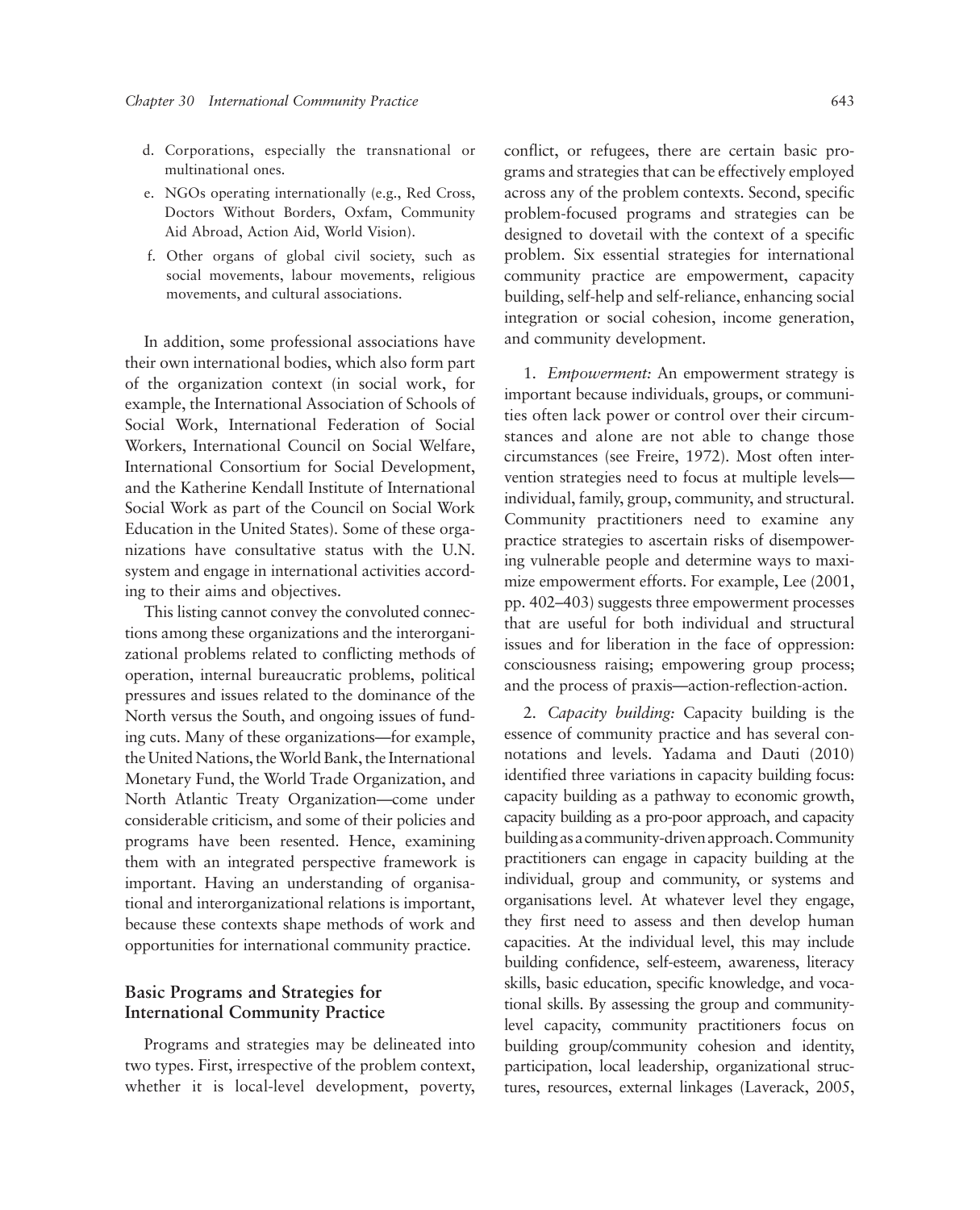2006), and community-based organisations. At the systems and organisational level, practitioners must understand the objectives and goals of organizations, operational and delivery issues, and barriers to processes and outcomes, and, accordingly, mobilize both internal and external resources to strengthen systems and organisations.

3. *Self-help and self-reliance:* The effective implementation of the strategies noted paves the way for self-help and self-reliance, which are closely connected. The self-help group (SHG) is a form of community-based or peoples' organizational through which a small number of people come together, establish norms, stay together, and work toward shared goals. They engage in mutually agreed, need-based cultural, social, economic, or political activities to improve their own standard of living as well as that of their communities. SHGs can be effectively used for a range of community development activities across health, education, and other sectors; they have become very popular in promoting microcredit and assetdevelopment schemes. These include small economic enterprises that directly benefit individual members of the SHGs by lifting their income levels, which in turn positively impacts (though gradually) other aspects of life such as health, education, and housing, with longterm goals of lifting people out of poverty, improving their standard of living, and making them self-reliant. A range of social group work skills can be employed to form and activate self-help groups and build selfreliance and confidence in local capacities, and these can foster community development and promote relations with useful external agencies.

4. *Enhancing social integration or social cohesion:* This is an important strategy for addressing the global problems context presented above, particularly for the extremely poor, the displaced, refugees, and post-conflict communities. Social cohesion requires community practitioners to act both at the macro and micro levels. Cox and Pawar (2006) suggest seven key strategies for achieving social cohesion:

- A buoyant economy
- National identity and citizenship campaigns
- Antidiscrimination legislation and policy arrangements
- Promotion of a multicultural society
- Participatory democracy
- Local-level applications of the above strategies
- Mediation and reconciliation strategies

5. *Income generation:* As a consequence of modernization, industrialization, and globalization, cash income has become increasingly important both in developed and developing countries, particularly in subsistence economies. Income security enhances inclusion and well-being in many respects. Community practitioners can employ the following key strategies for income generation: appropriate training and education to assist in establishing income-generating enterprises; implementing microcredit, people's banks, and asset-development programs; and encouraging ongoing community collaboration and collective action.

The first strategy may include providing knowledge about improved agriculture practices and high yields, local handicrafts, marketing, etc. Second, for landless laborers, credit schemes are important because they usually are not able to attain credit. Here the main focus should be on how poor people can have easy access to credit without asset requirements. Third, depending on the community need and potential, it is important to facilitate microenterprises for the benefit of local communities. Along with credit, poor people are likely to need technical know-how and appropriate external linkages to ensure microenterprises are successful. Finally, one of the important roles of community practitioners is organizing collective action to address common issues of the community as determined by community members.

6. *Community development:* Community development processes form a broad umbrella and embrace multiple strategies. Cox and Pawar (2006) have recommended four key strategies to involve people in community development:

- Cultivate desire and commitment to change.
- Identify the marginalized people within a community.
- Employ processes of empowerment, participation, and building local organizations.
- Work within the wider context of cultural and political realities.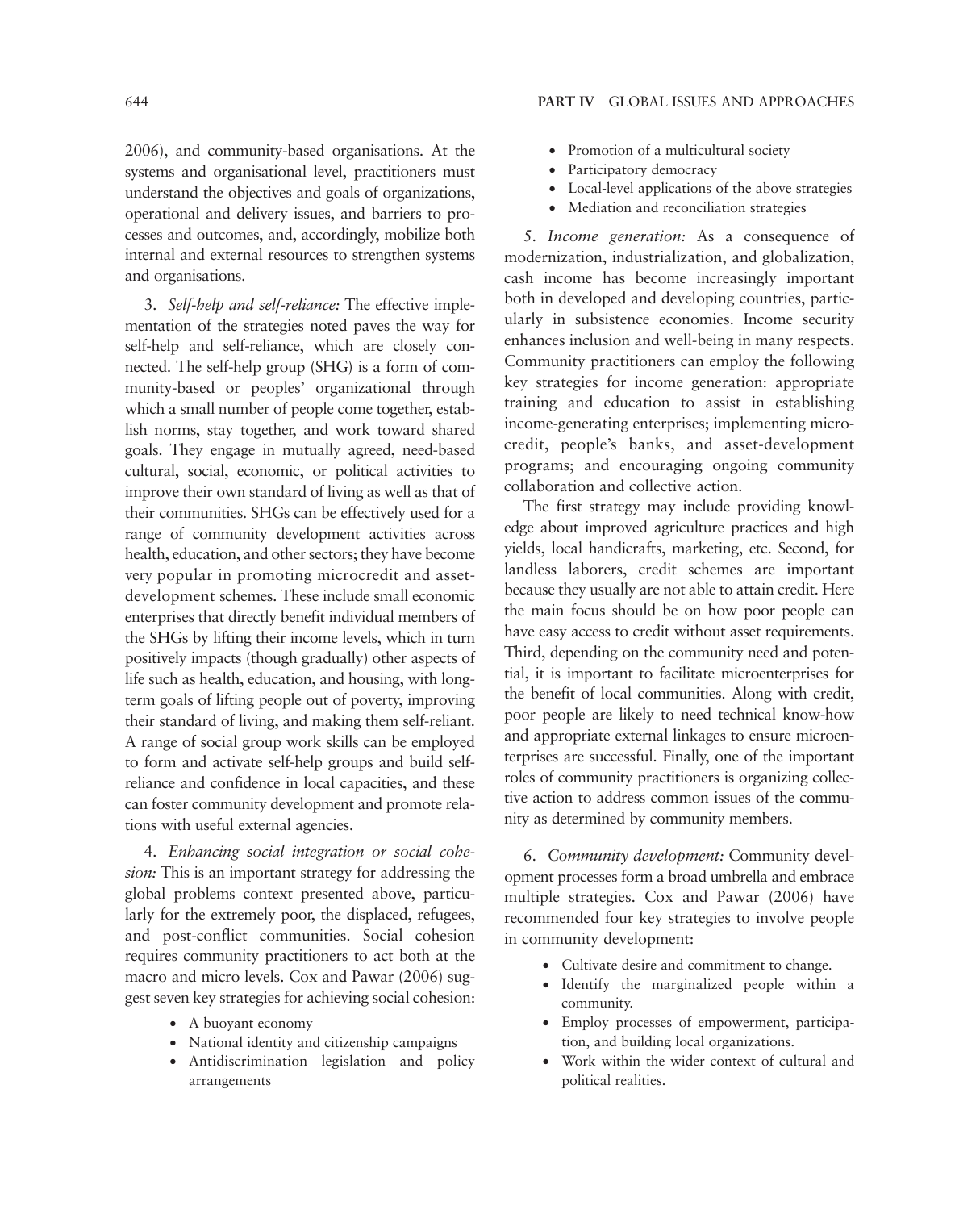# **PROGRAMS AND STRATEGIES FOR LOCAL-LEVEL DEVELOPMENT**

In response to the great need for grassroots development across many nations, international community practitioners need to consider a comprehensive local-level social development approach that encompasses nine dimensions—cultural, political, economic, ecological, education, health, housing, equity groups, and citizens—and their institutions within the integrated perspectives framework (see Pawar & Cox, 2010, Chapters 2 and 3; see also Midgley & Conley, 2010). Multiple strategies and programs including these identified by Cox and Pawar (2006) must be employed to make progress in all dimensions of the local community.

## LOCAL-LEVEL DEVELOPMENT: PROGRAMS AND STRATEGIES

- Basic literacy courses
- Primary school education
- Basic health care
- Adult education, basic training, and people's capacity building
- Awareness raising and empowerment
- Local income-generation programs (includes microenterprise schemes)
- Credit schemes and people's banks
- Community-based welfare programs
- Self-help groups and promotion of self-reliance
- Collective responses to specific situations
- Sustaining local-level ecosystems
- Leadership development
- Local organization and institution promotion and capacity building
- Linking local organizations to government agencies and international structures
- Comprehensive community development programs

The following case example illustrates the use of several of these strategies:

# LOCAL-LEVEL COMMUNITY PRACTICE AND DEVELOPMENT AT RALEGAN SIDDHI, INDIA

Mr. Anna Hazare, then a common man committed to village development, initially sacrificed his own resources to renovate a temple. That renovation resulted in mobilizing voluntary labour from adults and youth and enabling their access to government institutions at *taluka* (the government's administrative office base between the village and district) and at district levels to understand and disseminate the government's schemes for development of villages. By engaging local people, several community-based organizations were formed (e.g., The Sant Yadav Baba Education Society, the Yadav Baba Milk Producers' Association, several women's groups, a credit society, several committees). All important issues were discussed and decisions were and are taken at the village assembly (*Gram Sabha*), and tasks were assigned to members and groups by consensus. By combining the villagers' voluntary labour

*(Continued)*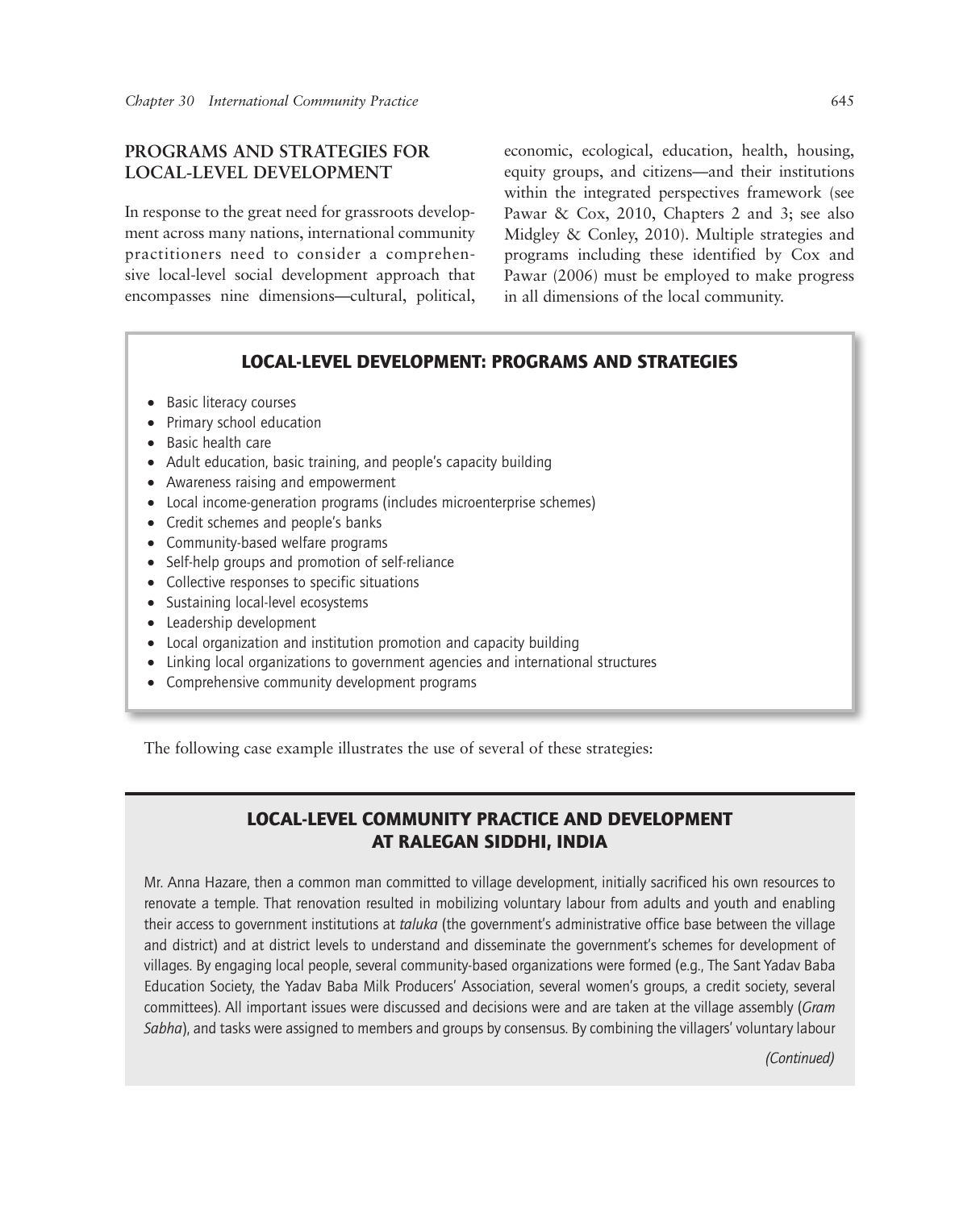#### (Continued)

and government schemes, several watersheds were developed to conserve water, soil, and vegetation. This participatory natural resource management significantly improved agricultural production. Earlier water was not sufficient for 150 acres of land, but now more than 1,500 acres of land received sufficient water for cultivating two crops. The produce increased from six- to eightfold. Previously, 85% of people did not harvest sufficient grains. Now there is an 85% increase in the output, ending the necessity of buying grain from outside. Milk production increased from 300 litres to 3,000 litres per day. Per capita income increased from Rupees 200 to 2,000. A nonagriculture cooperative bank was established without the help of any financial institution.

Before this development, there was a school up to year 4, but now education is available up to year 12. Many girls have been able to access education, and some have become teachers. Several school buildings and hostels have been built by mobilizing villagers' voluntary labour and support. By imparting health education and by developing healthy practices (clean house, water, clothes, environment, and personal hygiene), the health status of villagers has been significantly improved. "In the last 20 years, two or three doctors have abandoned their practice due to lack of patients." Without any government funding and through community participation, a piped water system was developed for household water consumption. A grain bank now operates to help those in need. The villagers have also contributed to cultural development by instilling a sense of discipline, celebrating the village birthday and honouring achievers and newcomers, arranging low-cost community marriages, wiping out blind-faith practices, and almost eliminating many undesirable habits (alcohol, tobacco, etc.). Except for Indian government schemes, no other outside aid was used. In fact, a donor's cheque was once returned. All community development activities have been continued, governed, and managed by community people themselves, though the success of this village development has been attributed to the committed leadership of Mr. Anna Hazare, who has successfully contributed to the realisation of human rights, self-reliance, self-determination, and participation of villagers in their own and the community's development. This is a good example of community practice and comprehensive social development at the local level.

*Sources:* Hazare (2003); Pawar (2010a); personal communication, December 14, 2008.

# **Strategies and Programs for Poverty Alleviation**

Dealing with the complexity of poverty requires programs and strategies from multiple sectors and levels, and local-level interventions are critical. A broad poverty alleviation model may be followed to develop effective programs and strategies to deliver welfare services, build capacity, develop local infrastructure, provide social support, and create socioeconomic and political opportunities. Figure 30.3 presents a poverty alleviation model that can be adapted to diverse local contexts. In this work, it is important that community practitioners follow basic principles such as participation, self-reliance, sustainability, and empowerment, along with the

basic strategies presented above, and further follow certain basic processes involving small-cell formation (for people to discuss, critically examine their situation, and develop critical consciousness), an action focus (to ensure that awareness leads to action), the development of people's organizations, adult learning, and a team approach. Depending on the community context, such processes can create community-based social services (such as health clinics, primary schools, child-care centers, and playgrounds) and moblize government and nongovernment welfare services for specific groups such as disabled people and unemployed youth to increase their opportunities and provide pathways out of poverty. The case study presented above provides examples of these programs and strategies.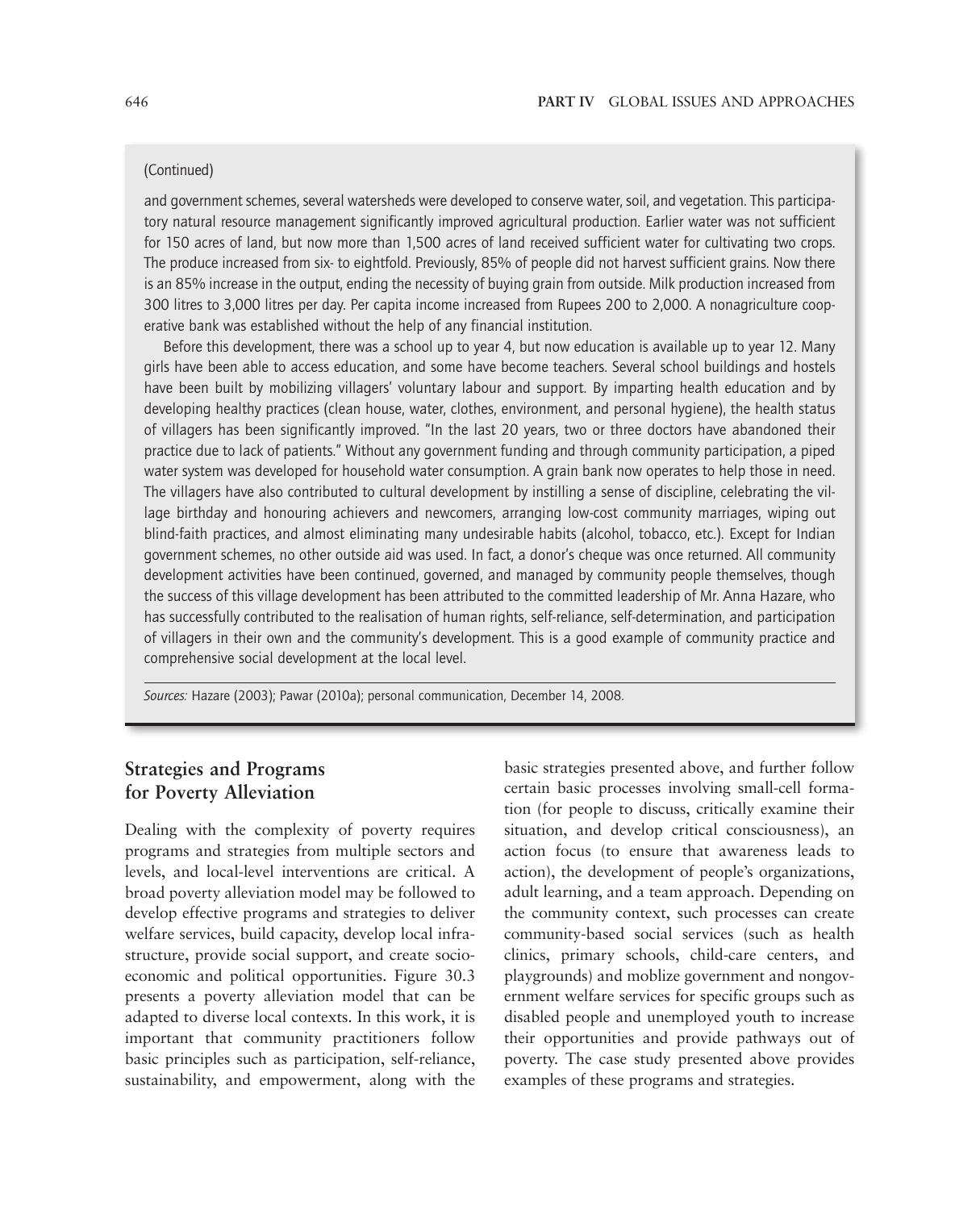



*Source:* Cox and Pawar (2006, p. 195).

# **STRATEGIES AND PROGRAMS FOR POST-CONFLICT RECONSTRUCTION**

Post-conflict reconstruction is a challenging field for community practitioners and more so if they are from another country. Community practice approaches are needed to prevent further conflict, to promote peace, and to develop or rebuild basic infrastructure, harmonious networks, and participation in governance issues. In post-conflict situations, most community practice approaches are directed toward peace building as a foundation for further development. Toward this end, it is important to coordinate work on basic needs, practicing people-centered approaches, and building democracy (O'Brien, 2005). Adapting Lederach's (1997, cited in O'Brien, 2005) work that draws on experiences from South Africa and Northern Ireland,

O'Brien further suggests the application of a multitrack approach that includes three levels of leaders and three levels of strategies for practicing peace building and community development. The first track targets the top leadership (political and military leaders) and focuses on strategic high-level negotiations with them by the elite group. In the second track, middle-level leaders (religious, academic, business, and NGO) are identified and involved in problem-solving groups/workshops and peace commissions. The third track focuses on grassroots leaders (local leaders, community developers, and leaders of indigenous NGOs) and engages them in conflict resolution skills training and work with local peace groups. Timing is the most important factor in intervening in a postconflict situation, and it is important to ensure that each track influences the others.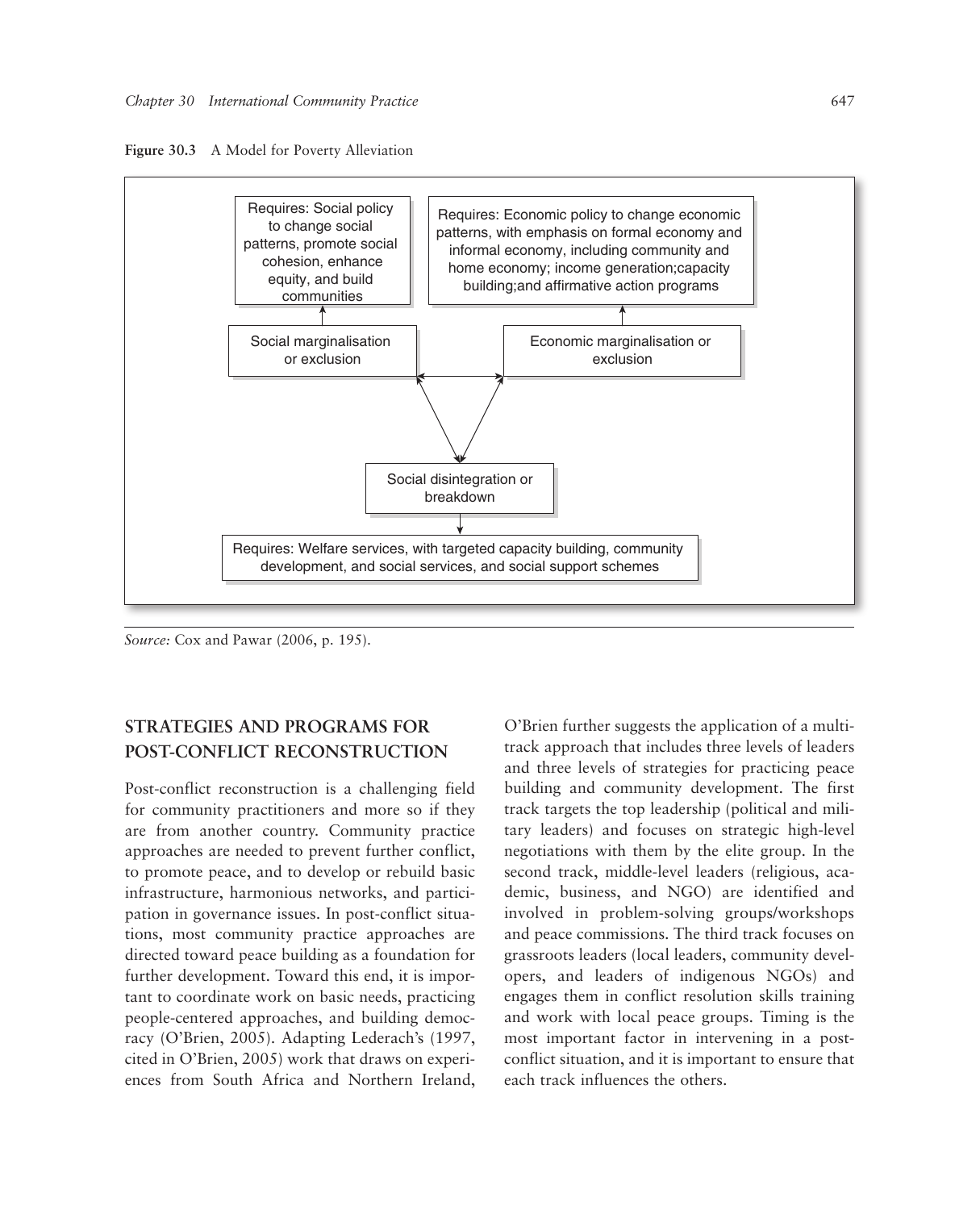For community practitioners working in postconflict situations, Cox and Pawar (2006, p. 244) have suggested three categories of strategies that strengthen people's capacities, rebuild communities and civil society, and facilitate income-generation initiatives. Most important, as people experience conflict, war and trauma, deprivation, and loss of meaning and control, community practitioners need to arrange psychosocial programs involving therapies, reconciliation and conflict resolution approaches, and traditional healers and local religious organisations. Cox and Pawar (2006, p. 254) recommend the following seven key strategies for community rebuilding:

- Take steps to ensure communities are active participants in as many of the reconstruction programs as possible.
- Develop a community-based component within as many reconstruction programs as possible.
- Ensure that all steps possible are taken to facilitate the healing of people and communities.
- Be aware of what active communities are doing, acknowledge their actions, and incorporate them within wider plans wherever possible.
- Be aware of which communities are inactive, assess reasons, and encourage NGOs to implement appropriate programs to redress such situations.
- Direct some basic resources to communities in need of rebuilding, and facilitate their involvement in their own rebuilding.
- Encourage the organization of training workshops for local leaders on community rebuilding, including, as appropriate, credit schemes, incomegeneration opportunities, and the formation of local organizations.

For case examples, see Cox and Pawar (2006, Chapter 10).

# **PROGRAMS AND STRATEGIES FOR REFUGEES AND OTHER DISPLACED PEOPLE**

Under any forced migration situation, generally peoples' vulnerability and sense of helplessness increases, particularly that of children, women, the elderly, and the disabled. Community practitioners need to plan a range of programs and strategies and employ them according to the needs, issues, and circumstances of individuals, families, and groups in the context of their current location (for example, refugee camps), place of origin, and future destination, in terms of returning to the place of origin or settling in a second location or country or even a third country. Time between forced displacement under desperate circumstances and final settlement can be long, and complex circumstances vary significantly. To respond effectively to a range of forced migration situations, Cox and Pawar (2006, p. 293) have suggested the following general and specific programs, listed in Table 30.1.

Under each of these categories, further programs and strategies can be developed and employed to work effectively with people. As the wide range of programs in the table suggests, community practitioners can play important roles in mitigating the problems of refugees and other displaced population groups.

# **CONCLUSION**

The scope of international community practice is broad, and the integrated perspectives approach provides a useful framework for analysis of local– global issues and for action at all levels. This chapter has introduced important issues for international community practitioners, including frequent neglect of local-level development—particularly in leastdeveloped countries—and needs for interventions in situations of extreme poverty, conflict and postconflict reconstruction, services for refugees and displaced people, and for specific vulnerable populations. Many international organisations are engaged in addressing these issues, and, taken together, their organizational context is complex and some of their actions are controversial. Around these core issues, the chapter has delineated general and specific strategies and programs found useful by community practitioners.

The need for and challenges of international community practice are many—a fact that makes this work interesting and engaging. The magnitude of the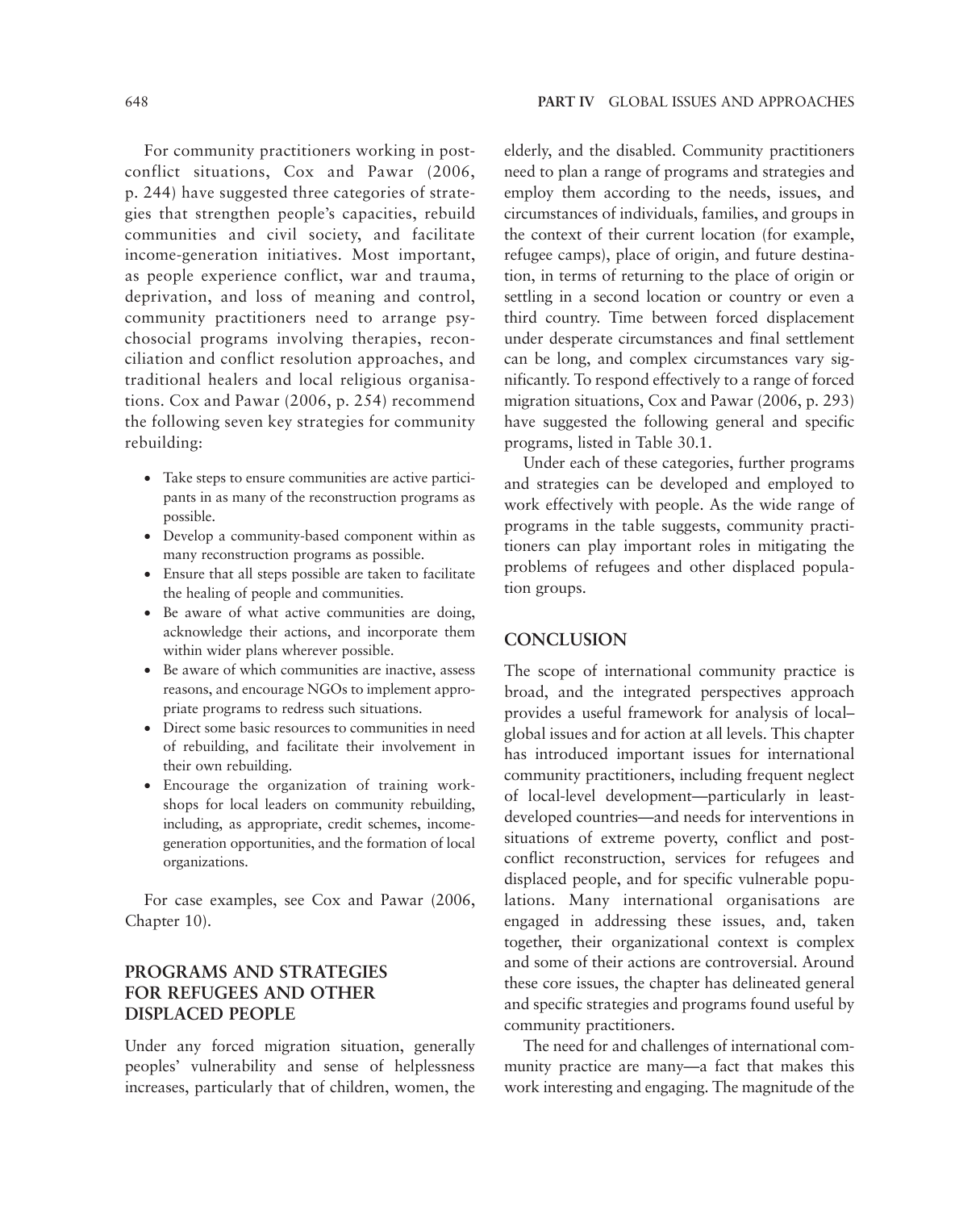| <b>General Programs</b>                                                                                                                     | Specific Areas Programs                                                                                                                                               |
|---------------------------------------------------------------------------------------------------------------------------------------------|-----------------------------------------------------------------------------------------------------------------------------------------------------------------------|
| Pertaining to prevailing conditions                                                                                                         | Pertaining to families and family members                                                                                                                             |
| Advocacy programs<br>Outreach programs<br>Humanitarian aid programs<br>Health programs<br>Programs designed to humanize existing conditions | Children's education and psychosocial programs<br>Services for refugee women<br>Family services programs<br>Family reunion programs<br>Intercountry casework programs |
| Pertaining to people's past experiences                                                                                                     | Pertaining to specific needs                                                                                                                                          |
| Trauma counseling programs<br>Rehabilitation programs<br>Support programs<br>Social and recreational programs                               | Repatriation and reintegration programs<br>Integration programs<br>Human rights programs<br>Legal-oriented programs                                                   |
| Pertaining to group situations                                                                                                              |                                                                                                                                                                       |
| Self-help programs<br>Community building programs<br>Community relations programs                                                           |                                                                                                                                                                       |
| Pertaining to future needs                                                                                                                  |                                                                                                                                                                       |
| Education programs<br>Skills development and capacity building programs<br>Income-generation programs                                       |                                                                                                                                                                       |

**Table 30.1** General Programs and Specific Areas' Programs in Forced Migration Situations

*Source:* Cox and Pawar, 2006.

local–global issues and the need for both immediate responses to crises and long-term work for problem alleviation require knowledge and strong commitment from workers. In this rapidly globalization world village, engaging in community practice without compromising diversity is another important challenge. Human diversity is a resource that contributes to global richness and makes all our lives better; however, within and across nations there are some elements and forces that are intolerant, disrespect people or groups they view as "different," and actively work to reduce opportunity and prevent social and economic progress of marginalized groups (Ledwith & Asgill, 2007). Working to facilitate intercultural communication and multicultural programs that build understanding and collaboration is an increasingly important responsibility for international community practitioners (Chambers, 2005; Gutiérrez, Zuniga, & Lum, 2004; Hessle, 2007).

There is a personnel shortage in the field of international community practice, and more well-trained and committed people are needed. Before venturing into international community practice, it is very important to understand the challenges and adequately prepare to take on the range of roles needed in specific areas. Although distinctions between West and East, North and South, and developed and developing status of nations are blurring, imperialistic attitudes remain (Hoogvelt, 2007). In communities it is important to take a "learning approach" rather than a "giving" or "expert" stance. Social/ welfare/human-services/development workers are among the many professionals engaged in international community practice. It is critical to develop the skills of harmoniously working within multidisciplinary teams and multifaith and multicultural communities (see Chapters 19 and 20 in this volume).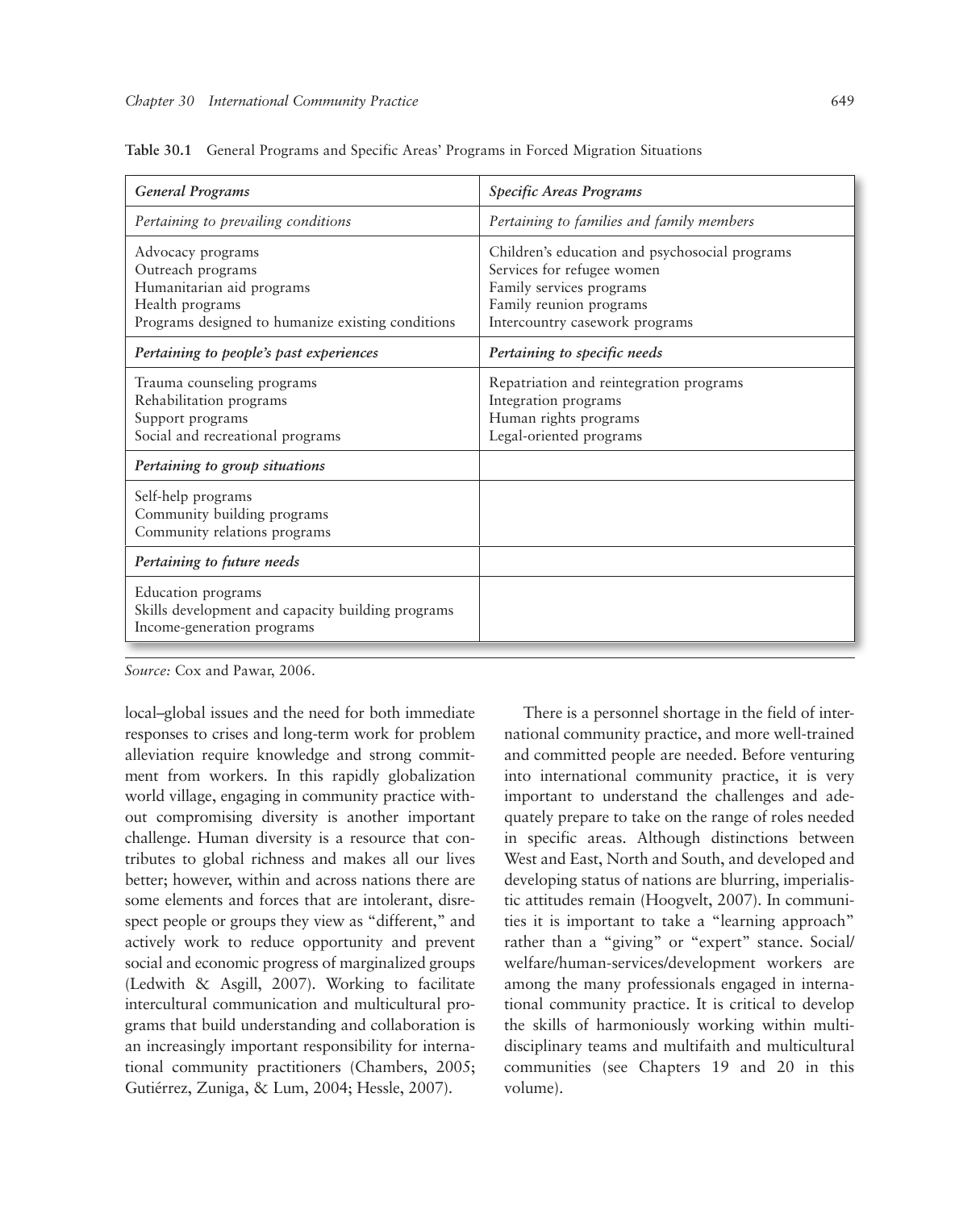#### **AUTHOR'S NOTE**

It is important to qualify the contents of this chapter and state its limitations. Much of the content of this chapter builds from an international social work text by Cox and Pawar (2006), and I am grateful to Professor David Cox for his ideas and his consent for me to write this chapter. Many topics, issues, and strategies in this chapter are not detailed to the extent needed because of space constraints. Readers who would like to know more may go to the Cox and Pawar (2006) text. Also, the chapter covers neither all important global issues nor all successful strategies and programs. Despite these limitations, we believe that it has achieved its objectives and will help readers move into international community practice.

#### **REFERENCES**

- Ahmadi, N. (2003). Globalisation of consciousness and new challenges for international social work. *International Journal of Social Welfare*, *12*(1), 14–23.
- Allison, I., Bindoff, N., Bindschadler, R., Cox, P., de Noublete-Decoudré, N., England, M., et al. (2009). *Intergovernmental Panel on Climate Change Assessment Report: The Copenhagen diagnosis: Updating the world on the latest climate science*. Sydney, Australia: University of New South Wales. Retrieved from http://www.copenhagendiagnosis .com/
- BBC News. (2011). *One day of war*. Retrieved from http://news.bbc.co.uk/2/shared/spl/hi/programmes/ this\_world/one\_day\_of\_war/clickable\_map/html/ introduction.stm
- Bray, J. (2005, February). *International companies and post-conflict reconstruction: Cross-sectoral comparisons* (Social Development Papers: Conflict Prevention and Reconstruction, No. 22). Washington, DC: World Bank. Retrieved from http://siteresources.worldbank. org/INTCPR/214578-1111996036679/20482471/ WP22\_RevisedWeb.pdf
- Chambers, R. (2005). *Ideas for development*. London: Earthscan.
- Collier, P. (2011). *Catching up: What LDCs can do, and how others can help*. London: Commonwealth Secretariat.
- Cox, D., & Pawar, M. (2006). *International social work: Issues, strategies, and programs.* Thousand Oaks, CA: Sage.
- 650 **PART IV** GLOBAL ISSUES AND APPROACHES
	- Donnelly, J. (1993). *International human rights*. Boulder, CO: Westview.
	- Food and Agricultural Organization of the United Nations. (2003, June 23–28). *Activities of FAO in support of least developed countries, land-locked developing countries and small island developing states* (124th session, Rome, Italy). Retrieved from http://www.fao.org/docrep/meeting/006/y9308e.htm
	- Freire, P. (1972). *Pedagogy of the oppressed*. London: Penguin.
	- Gray, M., & Mitchell, B. (2007). The road less traveled: Reconstruction, welfare and social development in South Africa. In L. Dominelli (Ed.), *Revitalising communities in a globalizing world* (pp. 79–94). Aldershot, UK: Ashgate.
	- Gutiérrez, L., Zuniga, M., & Lum, D. (2004). *Education for multicultural social work practice*. Alexandria, VA: CSWE.
	- Harbon, L., & Wallensteen, P. (2010). Appendix 2A: Patterns of major armed conflicts, 2000–2009. In *SIPRI yearbook 2010*. Retrieved from http://www .sipri.org/yearbook/2010/02/02A
	- Hazare, A. (2003). *My village—My sacred land*. Ralegan Siddhi, India: Ralegan Siddhi Pariwar.
	- Hazen, J. M. (2008). *Armed violence in Asia and the Pacific: An overview of the causes, costs and consequences* (Briefing paper). Retrieved from http://www .undp.org/cpr/documents/armed\_violence/AV\_ AsiaPacific\_2008.pdf
	- Healy, L. (2001). *International social work: Professional action in an interdependent world.* New York: Oxford University Press.
	- Healy, L. (2008). *International social work: Professional action in an interdependent world.* New York: Oxford University Press.
	- Hessle, S. (2007). Globalisation: Implications for international development work, social work, and the integration of immigrants in Sweden. In L. Dominelli (Ed.), *Revitalizing communities in a globalizing world* (pp. 231–241). Hampshire, UK: Ashgate.
	- Hokenstad, M. C., Khinduka, S. K., & Midgley, J. (1992). The world of international social work. In M. C. Hokenstad, S. K. Khinduka, & J. Midgley (Eds.), *Profiles in international social work* (pp. 1–11). Washington, DC: NASW Press.
	- Hoogvelt, A. (2007). Globalisation and imperialism: Wars and humanitarian intervention. In L. Dominelli (Ed.), *Revitalising communities in a globalizing world*  (pp. 17–42). Aldershot, UK: Ashgate.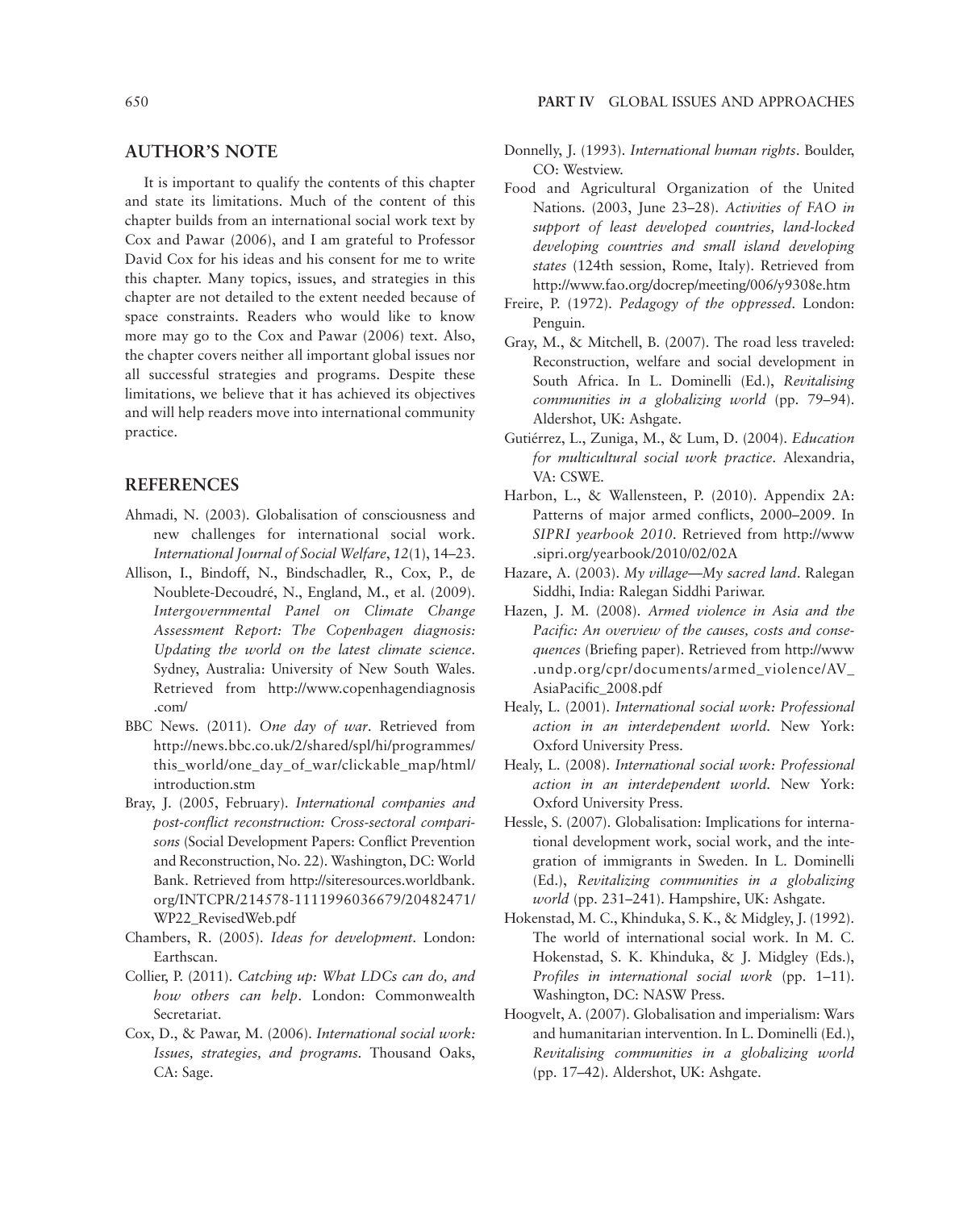- Hugman, R. (2010). *Understanding international social work: A critical analysis.* Basingstoke, Hampshire, UK: Palgrave Macmillan.
- Hulme, D. (2010). *Global poverty: How global governance is failing the poor.* New York: Routledge.
- Ife, J. (2001). *Human rights and social work: Towards rights-based practice*. Cambridge, UK: Cambridge University Press.
- Johnson, H. W. (1996). International activity in undergraduate social work education in the United States. *International Social Work, 39*(2), 189–199.
- Kreimer, A., Eriksson, J., Muscat, R., Arnold, M., & Scott, C. (1998). *The World Bank's experience with postconflict reconstruction*. Washington, DC: World Bank.
- Laqueur, W., & Rubin, B. (1990). *The human rights reader* (Rev. ed.). New York: Meridian.
- Laverack, G. (2005). Evaluating community capacity: Visual representation and interpretation. *Community Development Journal, 41*(3), 266–276.
- Laverack, G. (2006). Using a "domains" approach to build community empowerment. *Community Development Journal, 41*(1), 4–12.
- Lederach, J. P. (1997). *Building peace: Sustainable reconciliation in divided societies*. Washington, DC: U.S. Institute of Peace Press.
- Ledwith, M., & Asgill, P. (2007). Feminist, antiracist community development: Critical alliance, local to global. In L. Dominelli (Ed.), *Revitalising communities in a globalizing world* (pp. 107–122). Aldershot, UK: Ashgate.
- Lee, J. A. (2001). *The empowerment approach to social work practice*. New York: Columbia University Press.
- Lyons, K. (1999). *International social work: Themes and perspectives*. Burlington, VT: Ashgate.
- Lyons, K., Manion, K., & Carlsen, M. S. (2006). *International perspectives on social work: Global conditions and local practice.* Basingstoke, Hampshire, UK: Palgrave Macmillan.
- Midgley, J. (1995). *Social development: The developmental perspective in social welfare*. Thousand Oaks, CA: Sage.
- Midgley, J., & Conley, A. (2010). *Social work and social development: Theories and skills for developmental social work*. New York: Oxford University Press.
- O'Brien, C. (2005, July 12). Integrated community development/conflict resolution strategies as "peace building potential" in South Africa and Northern Ireland. *Community Development Journal*. Retrieved from http://cdj.oxfordjournals.org/cgi/reprint/bsi068v1
- Pawar, M. (1998, December). International social work. *AASW NSW Branch Newsletter*, 9–11.
- Pawar, M. (2010a). *Community development in Asia and the Pacific.* New York: Routledge.
- Pawar, M. (2010b). Looking outwards: Challenges for teaching international social work in Asia. *International Journal of Social Work Education*, *29*(8), 896–909.
- Pawar, M., & Cox, D. (Eds.). (2010). *Social development: Critical themes and perspectives.* New York: Routledge.
- Payne, M., & Askeland, G. A. (2008). *Globalization and international social work: Postmodern change and challenge.* Burlington, VT: Ashgate.
- Todaro, M. P., & Smith, S. C. (2003). *Economic development* (8th ed.). Boston: Addison-Wesley.
- U.N. Centre for Human Rights. (1992). *Teaching and learning about human rights: A manual for schools of social work and the social work profession*. Geneva, Switzerland: Author.
- U.N. Department of Economic and Social Affairs. (2010). *The Millennium Development Goals report 2010*. Retrieved from http://www.un.org/millenniumgoals/ pdf/MDG%20Report%202010%20En%20 r15%20-low%20res%2020100615%20-.pdf
- U.N. Development Programme. (1993). *People's participation* (Human Development Report). New York: Oxford University Press.
- U.N. Development Programme. (1997). *Human development to eradicate poverty* (Human Development Report). New York: Oxford University Press.
- U.N. Development Programme. (2000). *Human rights and human development—for freedom and solidarity*  (Human Development Report). New York: Oxford University Press.
- U.N. Development Programme. (2005). *Voices of the least developed countries of Asia and the Pacific: Achieving the Millennium Development Goals through a global partnership*. Retrieved from http://www.unescap.org/ unis/Library/pub\_pdf/LDCMDG-Voices.pdf
- U.N. Development Programme. (2010). *The real wealth of nations: Pathways to human development* (Human Development Report). New York: Oxford University Press.
- U.N. Economic and Social Commission for Asia and the Pacific. (2008). *Economic and social survey of Asia and the Pacific 2008: Sustaining growth and sharing prosperity*. Bangkok, Thailand: Author.
- U.N. High Commissioner for Refugees. (1951/1967). *U.N. Convention and Protocol relating to the status*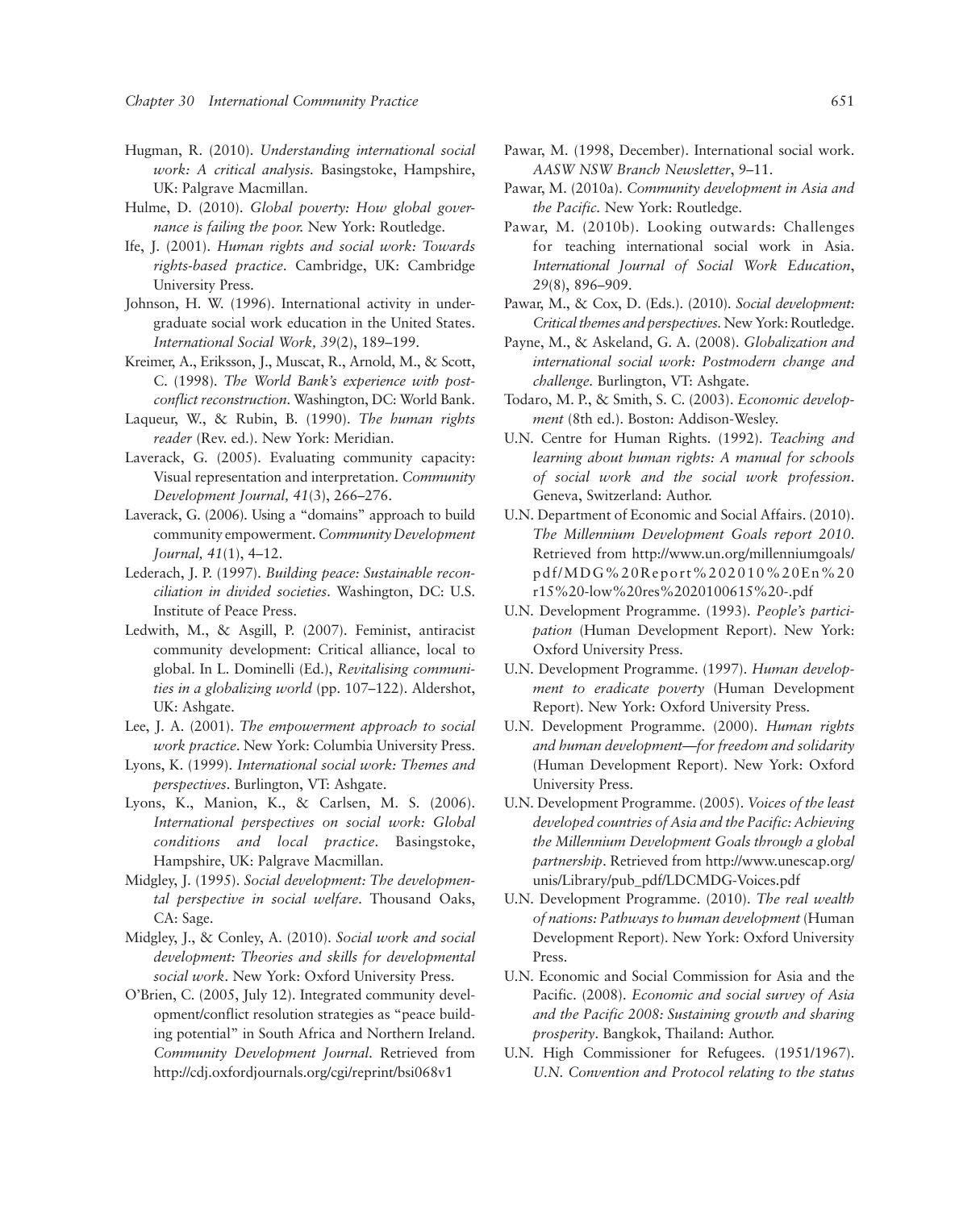*of refugees*. Retrieved from http://www.unhcr .org/3b66c2aa10.html

- U.N. High Commissioner for Refugees (with F. Lejeune-Kaba). (2010a, June 15). Number of forcibly displaced rises to 43.3 million last year, the highest level since mid-1990s. *UNHCR News Stories.* Retrieved from http://www.unhcr.org/4c176c969.html
- U.N. High Commissioner for Refugees. (2010b). *Statistical yearbook 2009: Trends in displacement, protection and solution*. Retrieved from http://www.unhcr.org/ 4ce530889.html
- U.N. Office of the High Representative for the Least Developed Countries, Landlocked Developing Countries and Small Island Developing States. (2011). Least Developed Countries: About LDCs. Retrieved from http://www.unohrlls.org/en/ldc/25/
- U.N. Research Institute for Social Development. (1995). *State of disarray: The social effects of globalisation*

(Report for the World Summit for Social Development). Geneva, Switzerland: Author.

- Uphoff, N. (1986). *Local institutional development: An analytical sourcebook with cases.* West Hartford, CT: Kumarian.
- Uvin, P. (2004). *Human rights and development*. Bloomfield, CT: Kumarian.
- Weil, M. (2005). Contexts and challenges for 21st century communities. In M. Weil (Ed.), *The handbook of community practice*. Thousand Oaks, CA: Sage.
- Xu, Q. (2007). Globalization, immigration and the welfare state: A cross-national comparison. *Journal of Sociology and Social Welfare, 34*(2), 87–106.
- Yadama, G., & Dauti, M. (2010). Capacity building for local development: An overview. In M. Pawar & D. Cox (Eds.), *Social development: Critical themes and perspectives*. New York: Routledge.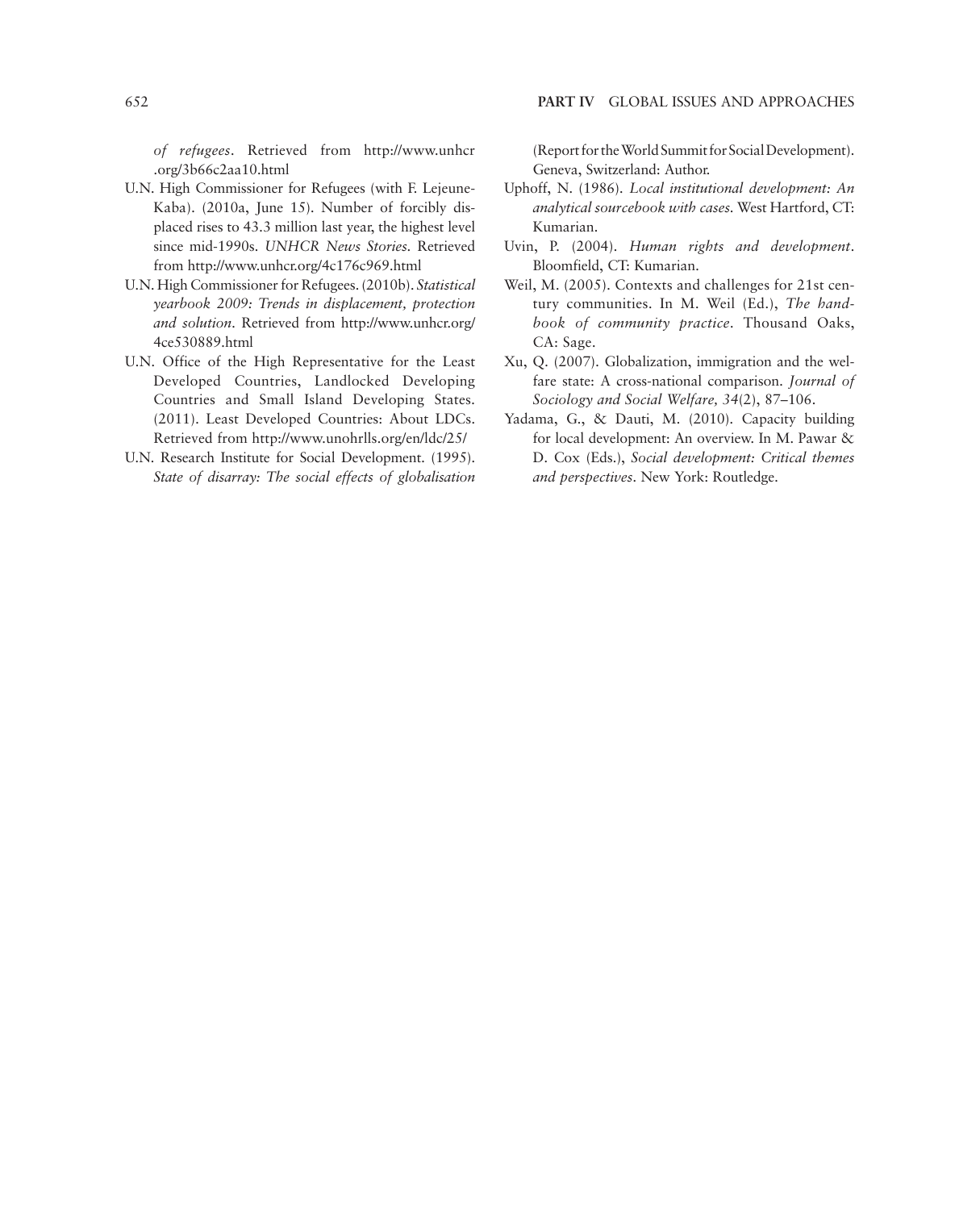# *31*

# **Women and Leadership in Development, Planning, Organizing, and Social Change**

# MÓNICA MARIE ALZATE, JANKI ANDHARIA, GINA AGNES N. CHOWA, MARIE WEIL, AND ALISON DOERNBERG

ver the past two centuries, increasing advocacy efforts by women have advanced women's status in numerous areas of the world. These efforts have been diverse, often originating through active struggle to achieve access to education, rights to participate in public life, and opportunities to improve their lives, the lives of their children, and the well-being of their communities. Necessary acts of resistance, advocacy, and civil disobedience have eroded the force of patriarchy, which has traditionally protected the power of men over the lives and opportunities of women. Progress for women has varied depending on many factors, including women's ethnicity, socioeconomic status, caste, location, and the impact of violent conflicts within their nations. Increasingly, women have won the right to vote, and, in nations as diverse as South Africa, Mongolia, and Sweden, a percentage of parliamentary seats are designated for women. Despite these changes, there is often great distance between the enactment of progressive laws and the actual attainment of rights and opportunities.

Since its 1948 adoption of the Universal Declaration of Human Rights—which had strong support from women leaders, including Eleanor Roosevelt—the United Nations, with ongoing pressure from women's movements, has come to recognize rights and promote opportunities for women across the world. The U.N. Decade for Women launched during the first World Conference of Women in Mexico City, concluded in 1985 in Nairobi, Kenya. This conference took place alongside an international NGO (nongovernmental organization) forum that gathered more than 14,000 women from 150 countries (Petchesky, 2003) and focused global attention on women's rights and women's issues. That historic moment, Petchesky (2003) affirms, "marks the foundation of a truly global women's movement" (p. 32).

The United Nations' 1994 Cairo Conference on Population and Development brought together world leaders, NGO representatives, and U.N. agencies in a major step toward recognizing and codifying the importance of actively integrating women's well-being into broader development strategies. The conference's final report states: "Experience shows that population and development programs are most efficient when steps have